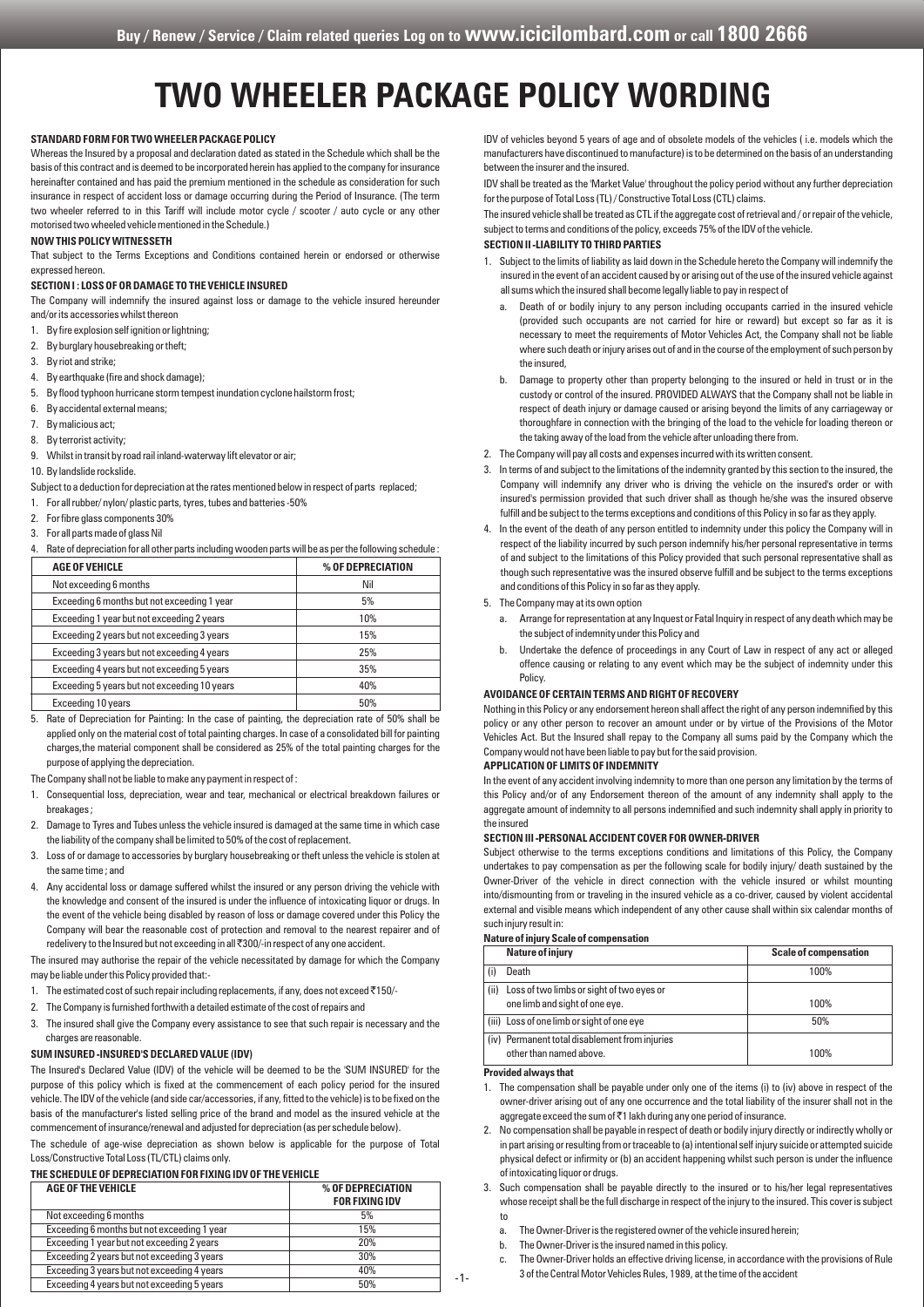## **GENERAL EXCEPTIONS**

# **(Applicable to all sections of the Policy)**

#### The Company shall not be liable in respect of:

- 1. Any accidental loss damage and/or liability caused sustained or incurred outside the Geographical Area.
- 2. Any claim arising out of any contractual liability.
- 3. Any accidental loss damage and/or liability caused sustained or incurred whilst the vehicle insured herein is:
	- a. Being used otherwise than in accordance with the Limitations as to Use or
	- b. Being driven by or is for the purpose of being driven by him/her in the charge of any person other than a Driver as stated in the Driver's clause.
- 4. a. Any accident loss or damage to any property whatsoever or any loss or expense whatsoever resulting or arising there from or any consequential loss
	- b. Any liability of whatsoever nature directly or indirectly caused by or contributed to by or arising from ionising radiations or contamination by radioactivity from any nuclear fuel or from any nuclear waste from the combustion of nuclear fuel. For the purposes of this exception combustion shall include any self-sustaining process of nuclear fission.
- 5. Any accidental loss or damage or liability directly or indirectly caused by or contributed to by or arising from nuclear weapons material
- 6. Any accidental loss damage and/or liability directly or indirectly or proximately or remotely occasioned by or contributed to by or traceable to or arising out of or in connection with war, invasion, the act of foreign enemies, hostilities or warlike operations (whether before or after declaration of war), civil war, mutiny rebellion, military or usurped power or by any direct or indirect consequences of any of the said occurrences and in the event of any claim hereunder the Insured shall prove that the accidental loss damage and/or liability arose independently of and was in no way connected with or occasioned by or contributed to by or traceable to any of the said occurrences or any consequences thereof and in default of such proof the Company shall not be liable to make any payment in respect of such a claim.

#### **DEDUCTIBLE**

The Company shall not be liable for each and every claim under Section -1 (loss of or damage to the vehicle insured) of this Policy in respect of the deductible stated in the schedule.

### **CONDITIONS**

This Policy and the Schedule shall be read together and any word or expression to which a specific meaning has been attached in any part of this Policy or of the Schedule shall bear the same meaning wherever it may appear.

1. Notice shall be given in writing to the Company immediately upon the occurrence of any accidental or loss or damage and in the event of any claim and thereafter the insured shall give all such information and assistance as the Company shall require. Every letter claim writ summons and/or process or copy thereof shall be forwarded to the Company immediately on receipt by the insured. Notice shall also be given in writing to the Company immediately the insured shall have knowledge of any impending prosecution inquest or fatal injury in respect of any occurrence which may give rise to a claim under this policy. In case of theft or other criminal act which may be the subject of a claim under this Policy the insured shall give immediate notice to the police and co-operate with the Company in securing the conviction of the offender.

Wherever details pertaining to any incident which results in a claim, are conveyed by the insured to the insurer after reasonable period, insured shall provide the reasons of such delay to the insurer and insurer may on analysis of reasons provided by insured, condone the delay in intimation of claim or delay in providing the required information/documents to the insurer.

- 2. No admission offer promise payment or indemnity shall be made or given by or on behalf of the Insured without the written consent of the Company which shall be entitled if it so desires to take over and conduct in the name of the Insured the defence or settlement of any claim or to prosecute in the name of the Insured for its own benefit any claim for indemnity or damages or otherwise and shall have full discretion in the conduct of any proceedings or in the settlement of any claim and the Insured shall give all such information and assistance as the Company may require.
- 3. The Company may at its own option repair reinstate or replace the vehicle or part thereof and/or its accessories or may pay in cash the amount of the loss or damage and the liability of the Company shall not exceed:
	- a. For total loss / constructive total loss of the vehicle -the Insured's Declared Value (IDV) of the vehicle (including accessories thereon) as specified in the Schedule less the value of the wreck.
	- b. For partial losses, i.e. losses other than Total Loss/Constructive Total Loss of the vehicle actual and reasonable costs of repair and/or replacement of parts lost/damaged subject to depreciation as per limits specified.
- 4. The Insured shall take all reasonable steps to safeguard the vehicle from loss or damage and to maintain it in efficient condition and the Company shall have at all times free and full access to examine the vehicle or any part thereof or any driver or employee of the insured. In the event of any accident or breakdown, the vehicle shall not be left unattended without proper precautions being taken to prevent further damage or loss and if the vehicle be driven before the necessary repairs are effected any extension of the damage or any further damage to the vehicle shall be entirely at the insured's own risk.
- 5. The Company may cancel the policy by sending seven days notice by recorded delivery to the insured at insured's last known address and in such event will return to the insured the premium paid less the pro rata portion thereof for the period the Policy has been in force or the policy may be cancelled at any time by the insured on seven days' notice by recorded delivery and provided no claim has arisen during the currency of the policy, the insured shall be entitled to a return of premium less premium at the Company's Short Period rates for the period the Policy has been in force. Return of the premium by the company will be subject to retention of the minimum premium of ₹100/- (or ₹25/-in respect of vehicles specifically designed/modified for use by blind/ handicapped/mentally challenged persons). Where the ownership of the vehicle is transferred, the policy cannot be cancelled unless evidence that the vehicle is insured elsewhere is produced.
- 6. If at the time of occurrence of an event that gives rise to any claim under this policy there is in existence any other insurance covering the same liability, the Company shall not be liable to pay or contribute more than its ratable proportion of any compensation, cost or expense.
- 7. If any dispute or difference shall arise as to the quantum to be paid under this policy (liability being otherwise admitted), such difference shall independent of all other questions be referred to the decision of a sole arbitrator to be appointed in writing by the parties to the dispute or if they cannot agree upon a single arbitrator within 30 days of any party invoking Arbitration, the same shall be referred to a panel of three arbitrators comprising two arbitrators one to be appointed by each of the parties to the dispute / difference, and a third arbitrator to be appointed by such two arbitrators who shall act as the presiding arbitrator and Arbitration shall be conducted under and in accordance with the provisions of the Arbitration and Conciliation Act, 1996. It is clearly agreed and understood that no difference or dispute shall be referable to Arbitration as hereinbefore provided, if the Company has disputed or not accepted liability under or in respect of this policy. It is hereby expressly stipulated and declared that it shall be condition precedent to any right of action or suit upon this policy that the award by such arbitrator/ arbitrators of the amount of the loss or damage shall be first obtained. It is also hereby further expressly agreed and declared that if the Company shall disclaim liability to the insured for any claim hereunder and such claim shall not, within twelve calendar months from the date of such disclaimer have been made the subject matter of a suit in a court of law, then the claim shall for all purposes be deemed to have been abandoned and shall not thereafter be recoverable hereunder.
- The due observance and fulfillment of the terms, conditions and endorsements of this Policy in so far as they relate to anything to be done or complied with by the insured and the truth of the statements and answers in the said proposal shall be conditions precedent to any liability of the Company to make any payment under this Policy.
- 9. In the event of the death of the sole insured, this policy will not immediately lapse but will remain valid for a period of three months from the date of the death of insured or until the expiry of this policy (whichever is earlier). During the said period, legal heir(s) of the insured to whom the custody and use of the Motor Vehicle passes may apply to have this Policy transferred to the name(s) of the heir(s) or obtain a new insurance policy for the Motor Vehicle. Where such legal heir(s) desire(s) to apply for transfer of this policy or obtain a new policy for the vehicle such heir(s) should make an application to the Company accordingly within the aforesaid period. All such applications should be accompanied by:-a) Death Certificate in respect of the insured b) Proof of title to the vehicle c) Original Policy.

#### **NO CLAIM BONUS :**

No Claim Bonus, wherever applicable, will be as per the following table.

| <b>ALL TYPES OF VEHICLES</b>                                                      | % OF DISCOUNT ON<br><b>OWN DAMAGE PREMIUM</b> |
|-----------------------------------------------------------------------------------|-----------------------------------------------|
| No claim made or pending during the preceding<br>full year of insurance           | 20%                                           |
| No claim made or pending during the preceding<br>2 consecutive years of insurance | 25%                                           |
| No claim made or pending during the preceding<br>3 consecutive years of insurance | 35%                                           |
| No claim made or pending during the preceding<br>4 consecutive years of insurance | 45%                                           |
| No claim made or pending during the preceding<br>5 consecutive years of insurance | 50%                                           |

**Sunset Clause :** If at the renewal falling due any time between 1st July 2002 and 30th June 2003, both days inclusive, (after completion of the full policy period of 12 months) an insured becomes entitled to an NCB of 55% or 65% in terms of teh Tariff prevailing prior to 1st July 2002, the entitlement of such higher percentage of NCB will remain protected for all subsequent renewals till a claim arises under the policy, in which case the NCB will revert to 'Nil' at the next renewal. Thereafter, NCB if any earned, will be in terms of the above table.

## **INDIA MOTOR TARIFF – ENDORSEMENTS**

#### **IMT. 1. Extension of Geographical Area**

In consideration of the payment of an additional premium of ₹................................. it is hereby understood and agreed that notwithstanding anything contained in this Policy to the contrary the Geographical Area in this Policy shall from the ...... /....... /................... to the ....... /......... (both days inclusive) be deemed to include \*

It is further specifically understood and agreed that such geographical extension excludes cover for damage to the vehicle insured/ injury to its occupants / third party liability in respect of the vehicle insured during sea voyage / air passage for the purpose of ferrying the vehicle insured to the extended geographical area.

Subject otherwise to the terms exceptions conditions and limitations of this Policy.

# **NOTE :** Insert Nepal/ Sri Lanka/ Maldives/ Bhutan/ Pakistan/Bangladesh as the case may be.

# **IMT. 2. AGREED VALUE CLAUSE (APPLICABLE ONLY TO VINTAGE CARS)**

It is hereby declared and agreed that in case of TOTAL LOSS/CONSTRUCTIVE TOTAL LOSS of the Vintage Car insured hereunderdue to a peril insured against, the amount payable will be the Insured's Declared Value (IDV) of the vehicle as mentioned in the Policy without deduction of any depreciation. It is further declared and agreed that in case of partial loss to the vehicle, depreciation on parts replaced will be as stated in Section I of the Policy.

Subject otherwise to the terms exceptions conditions and limitations of this Policy.

#### **IMT. 3. TRANSFER OF INTEREST**

It is hereby understood and agreed that as from ....../....../.......... the interest in the policy is transferred to and vested in .......of ....... carrying on or engaged in the business or profession of ...... who shall be deemed to be the insured and whose proposal and declaration dated ...... /........./............. shall be deemed to be incorporated in and to be the basis of this contract.

Provided always that for the purpose of the No Claim Bonus, no period during which the interest in this policy has been vested in any previous Insured shall accrue to the benefit of ..... Subject otherwise to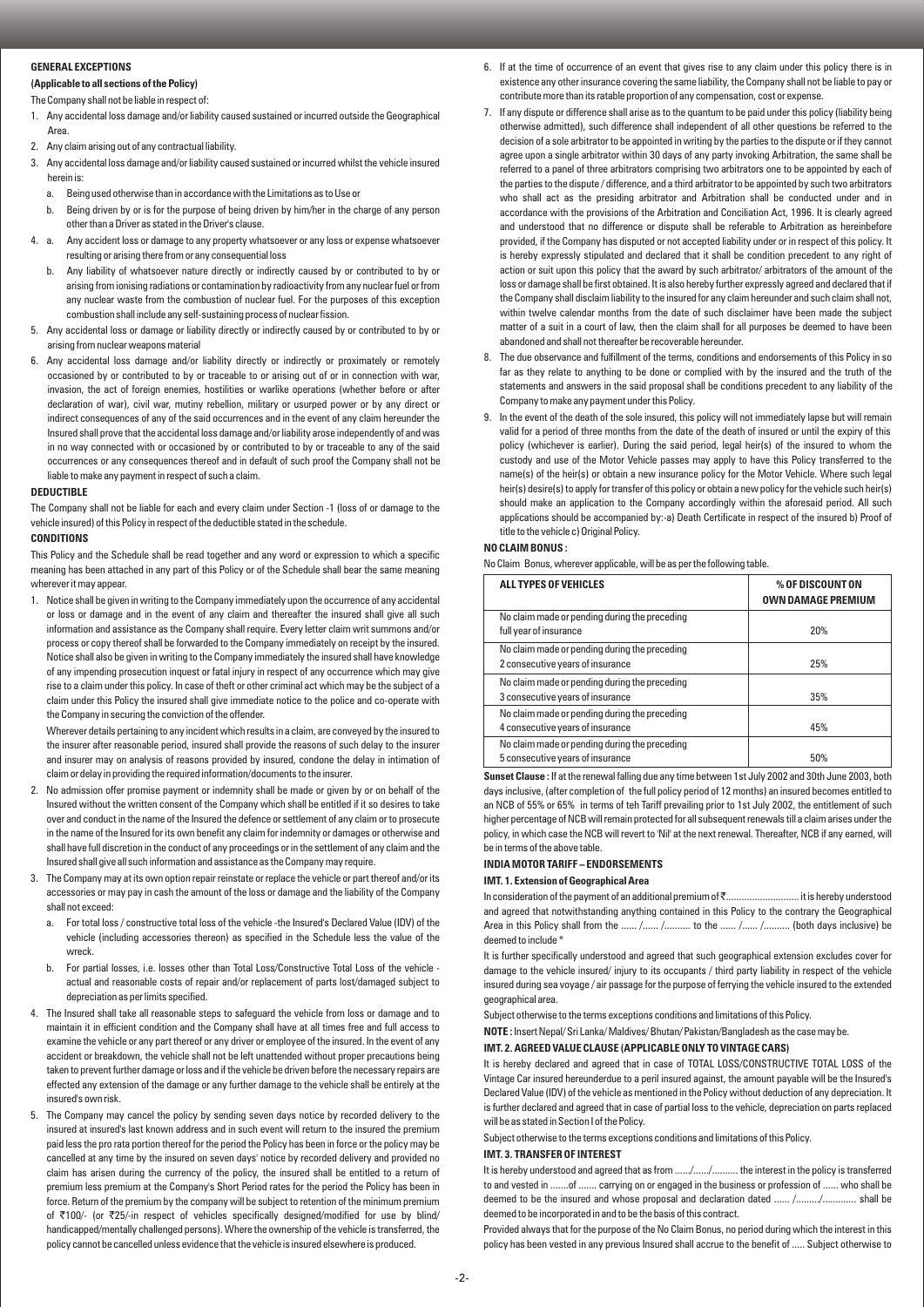## the terms exceptions conditions and limitations of this policy. **IMT. 4. CHANGE OF VEHICLE**

It is hereby understood and agreed that as from ...... /........./............... the vehicle bearing Registration Number ...... is deemed to be deleted from the Schedule of the Policy and the vehicle with details specified hereunder is deemed to be included therein-

| Regd No. | Engine/ | Make | Type of | C.C. | Year of     | Seating       | <b>IDV</b> |
|----------|---------|------|---------|------|-------------|---------------|------------|
|          | Chassis |      | Body    |      | Manufacture | Capacity      |            |
|          | No.     |      |         |      |             | Including     |            |
|          |         |      |         |      |             | <b>Driver</b> |            |
|          |         |      |         |      |             |               |            |
|          |         |      |         |      |             |               |            |
|          |         |      |         |      |             |               |            |

In consequence of this change, an extra / refund premium of ₹.............................. is charged/ allowed to the insured. Subject otherwise to the terms exceptions conditions and limitations of this Policy.

## **IMT. 5. HIRE PURCHASE AGREEMENT**

It is hereby understood and agreed that .................. (hereinafter referred to as the Owners) are the Owners of the vehicle insured and that the vehicle insured is subject of an Hire Purchase Agreement made between the Owners on the one part and the insured on the other part and it is further understood and agreed that the Owners are interested in any monies which but for this Endorsement would be payable to the insured under this policy in respect of such loss or damage to the vehicle insured as cannot be made good by repair and / or replacement of parts and such monies shall be paid to the Owners as long as they are the Owners of the vehicle insured and their receipt shall be a full and final discharge to the insurer in respect of such loss or damage.

It is further declared and agreed that for the purpose of the Personal Accident Cover for the ownerdriver granted under this policy, the insured named in the policy will continue to be deemed as the owner-driver subject to compliance of provisions of the policy relating to this cover.

Save as by this Endorsement expressly agreed nothing herein shall modify or affect the rights and liabilities of the insured or the insurer respectively under or in connection with this Policy. Subject otherwise to the terms exceptions conditions and limitations of this policy.

#### **IMT. 6. LEASE AGREEMENT**

It is hereby understood and agreed that ................ (hereinafter referred to as the Lessors) are the Owners of the vehicle insured and that the vehicle insured is the subject of a Lease Agreement made between the Lessor on the one part and the insured on the other part and it is further understood and agreed that the Lessors are interested in any monies which but for this Endorsement would be payable to the insured under this policy in respect of such loss or damage to the vehicle insured as cannot be made good by repair and / or replacement of parts and such monies shall be paid to the Lessors as long as they are the Owners of the vehicle insured and their receipt shall be a full and final discharge to the insurer in respect of such loss or damage. It is also understood and agreed that notwithstanding any provision in the Leasing Agreement to the contrary, this policy is issued to the insured namely ...... as the principal party and not as agent or trustee and nothing herein contained shall be construed as constituting the insured an agent or trustee for the Lessors or as an assignment (whether legal or equitable) by the insured to the Lessors, of his rights benefits and claims under this policy and further nothing herein shall be construed as creating or vesting any right in the Owner/Lessor to sue the insurer in any capacity whatsoever for any alleged breach of its obligations hereunder. It is further declared and agreed that for the purpose of the Personal Accident Cover for the owner-driver granted under this policy, the insured named in the policy will continue to be deemed as the owner-driver subject to compliance of provisions of the policy relating to this cover. Save as by this Endorsement expressly agreed nothing herein shall modify or affect the rights and liabilities of the insured or the insurer respectively under or in connection with this Policy. Subject otherwise to the terms exceptions conditions and limitations of this policy.

#### **IMT. 7. VEHICLES SUBJECT TO HYPOTHECATION AGREEMENT**

It is hereby declared and agreed that the vehicle insured is pledged to / hypothecated with.....

(hereinafter referred to as the Pledgee) and it is further understood and agreed that the Pledgee is interested in any monies which but for this Endorsement would be payable to the insured under this policy in respect of such loss or damage to the vehicle insured as cannot be made good by repair and / or replacement of parts and such monies shall be paid to the Pledgee as long as they are the Pledgee of the vehicle insured and their receipt shall be a full and final discharge to the insurer in respect of such loss or damage.

It is further declared and agreed that for the purpose of the Personal Accident Cover for the ownerdriver granted under this policy, the insured named in the policy will continue to be deemed as the owner-driver subject to compliance of provisions of the policy relating to this cover.

Save as by this Endorsement expressly agreed that nothing herein shall modify or affect the rights or liabilities of the Insured or the Insurer respectively under or in connection with this Policy or any term, provision or condition thereof.

Subject otherwise to the terms exceptions conditions and limitations of this policy.

## **IMT. 8. DISCOUNT FOR MEMBERSHIP OF RECOGNISED AUTOMOBILE ASSOCIATIONS (private Cars And Motorised Two Wheelers Only)**

It is hereby understood and agreed that in consideration of insured.s membership of ......\*\* a discount in premium of  $\bar{\bar{\mathfrak{c}}}$  .......\* is allowed to the insured hereunder from ...../....../.........

It is further understood and agreed that if the insured ceases to be a member of the above mentioned association during the currency of this Policy the insured shall immediately notify the insurer accordingly and refund to the insurer a proportionate amount of the discount allowed on this account for the unexpired period of the cover.

Subject otherwise to the terms exceptions conditions and limitations of the policy

\* For full policy period, the full tariff discount to be inserted. For mid-term membership, prorata proportion of the tariff discount for the unexpired policy period is to be inserted.

\*\* Insert name of the concerned Automobile Association.

**IMT. 9. DISCOUNT FOR VINTAGE CARS (Applicable to Private Cars only)**

It is hereby understood and agreed that in consideration of the insured car having been certified as a Vintage Car by the Vintage and Classic Car Club of India, a discount of ₹....................\* is allowed to the insured from ....../....../...

Subject otherwise to the terms exceptions conditions and limitations of the policy

\*Amount calculated as per tariff provision is to be inserted. For mid-term certification as Vintage Car pro-rata proportion of tariff discount for the unexpired period is to be inserted.

# **IMT. 10. INSTALLATION OF ANTI-THEFT DEVICE (Not applicable to Motor Trade Policies)**

In consideration of certification by ...................\* that an Anti-Theft device approved by Automobile Research Association of India (ARAI), Pune has been installed in the vehicle insured herein a premium discount of ₹.....................\*\* is hereby allowed to the insured.

It is hereby understood and agreed that the insured shall ensure at all times that this Anti-theft device installed in the vehicle insured is maintained in efficient condition till the expiry of this policy.

Subject otherwise to the terms, exceptions, conditions and limitations of the policy

\* The name of the certifying Automobile Association is to be inserted.

\*\* Premium discount calculated as per tariff provision is to be inserted. For mid-term certification of installation of Anti Theft device pro-rata proportion of tariff discount for the unexpired period is to be inserted.

## **IMT. 11.A. VEHICLES LAID UP ( Lay up period declared )**

Notwithstanding anything to the contrary contained herein it is hereby understood and agreed that from ..../..../....... to...../..../....... the vehicle insured is laid up in garage and not in use and during this period all liability of the insurer under this policy in respect of the vehicle insured is suspended SAVE ONLY IN RESPECT OF LOSS OR DAMAGE TO THE SAID VEHICLE CAUSED BY FIRE EXPLOSION SELF-IGNITION OR LIGHTNING OR BURGLARY, HOUSEBREAKING, THEFT OR RIOT STRIKE MALICIOUS DAMAGE TERRORISM OR STORM TEMPEST FLOOD INUNDATION OR EARTHQUAKE PERILS, in consideration whereof

- 1. # The insurer will deduct from the next renewal premium the sum of  $\bar{\tau}$ .......\* and the No Claim Bonus (if any) shall be calculated on the next renewal premium after deduction of such sum.
- 2. # The period of insurance by this policy is extended to ...../....../..... in view of the payment of an additional premium of  $\bar{\tau}$  ........

Subject otherwise to the terms exceptions conditions and limitations of this policy.

NB.1. # To delete (a) or (b) as per option exercised by the insured.

NB.2. \*The proportionate full policy premium for the period of lay up less the proportionate premium for the Fire and /or Theft risks for the lay up periods is to be inserted.

NB.3<sup>\*\*</sup> The proportionate premium required for Fire and / or Theft cover for the vehicle for the laid up period is to be inserted. NB.4. In case of Liability Only Policies the words in CAPITALS should be deleted. NB.5. In case of policies covering Liability Only and

- 1. Fire risks, the words 'BURGLARY HOUSEBREAKING OR THEFT' are to be deleted;
- 2. Theft risks, the words. 'FIRE EXPLOSION SELF IGNITION OR LIGHTNING' are to be deleted.
- 3. Fire and Theft risks no part of the words in capitals are to be deleted.

#### **IMT. 11. B. VEHICLES LAID UP ( Lay up period not declared )**

Notwithstanding anything to the contrary contained herein it is hereby understood and agreed that as from ... /.../... the vehicle no. .... insured hereunder is laid up in garage and not in use and liability of the insurer under this policy in respect of the said vehicle is suspended SAVE ONLY IN RESPECT OF LOSS OR DAMAGE TO THE SAID VEHICLE CAUSED BY FIRE EXPLOSION SELF-IGNITION OR LIGHTNING OR BURGLARY, HOUSEBREAKING, THEFT OR RIOT STRIKE MALICIOUS DAMAGE TERRORISM OR STORM TEMPEST FLOOD INUNDATION OR EARTHQUAKE PERILS.

Subject otherwise to the terms exceptions conditions and limitations of this Policy. NB.1. In case of Liability Only Policies the words in CAPITALS should be deleted.

- NB.2. In case of policies covering Liability Only and
- 1. Fire risks, the words 'BURGLARY HOUSEBREAKING OR THEFT' are to be deleted;
- 2. Theft risks, the words 'FIRE EXPLOSION SELF IGNITION OR LIGHTNING' are to be deleted.
- 3. Fire and Theft risks no part of the words in capitals are to be deleted.

#### **IMT. 11.C. TERMINATION OF THE UNDECLARED PERIOD OF VEHICLE LAID UP**

It is hereby understood and agreed that the insurance by this Policy in respect of vehicle no. ..... insured hereunder is reinstated in full from .../../.. and the Endorsement IMT 11(B) attaching to this policy shall be deemed to be cancelled. It is further agreed that in consideration of the period during which the vehicle no. ......... has been out of use

- 1. # The insurer will deduct from the next renewal premium the sum of  $\bar{\tau}$ .........\* and the No Claim Bonus (if any) shall be calculated on the next renewal premium after deduction of such sum.
- 2. # the period of insurance by this policy is extended to ..../....../....... in view of the payment of an additional premium of  $\bar{z}$  ........\*\*

Subject otherwise to the terms exceptions conditions and limitations of this policy.

NB.1. # To delete (a) or (b) as per option exercised by the insured.

NB.2. \* The proportionate full policy premium for the period of lay up less the proportionate premium for the Fire and /or Theft risks for the lay up periods is to be inserted.

NB.3<sup>\*\*</sup> The proportionate premium required for Fire and / or Theft cover for the vehicle for the laid up period is to be inserted .

## **IMT. 12. DISCOUNT FOR SPECIALLY DESIGNED/MODIFIED VEHICLES FOR THE BLIND, HANDICAPPED AND MENTALLY CHALLENGED PERSONS.**

Notwithstanding anything to the contrary contained in the policy it is hereby understood and agreed that the vehicle insured being specially designed /modified for use of blind, handicapped and mentally challenged persons and suitable endorsement to this effect having been incorporated in the Registration Book by the Registering Authority, a discount of 50% on the Own Damage premium for the vehicle insured is hereby allowed to the insured.

Subject otherwise to the terms exceptions conditions and limitations of the policy.

## **IMT. 13 .USE OF VEHICLE WITHIN INSURED'S OWN PREMISES (Applicable to all classes except as otherwise provided in the tariff)**

It is hereby understood and agreed that the insurer shall not be liable in respect of the vehicle insured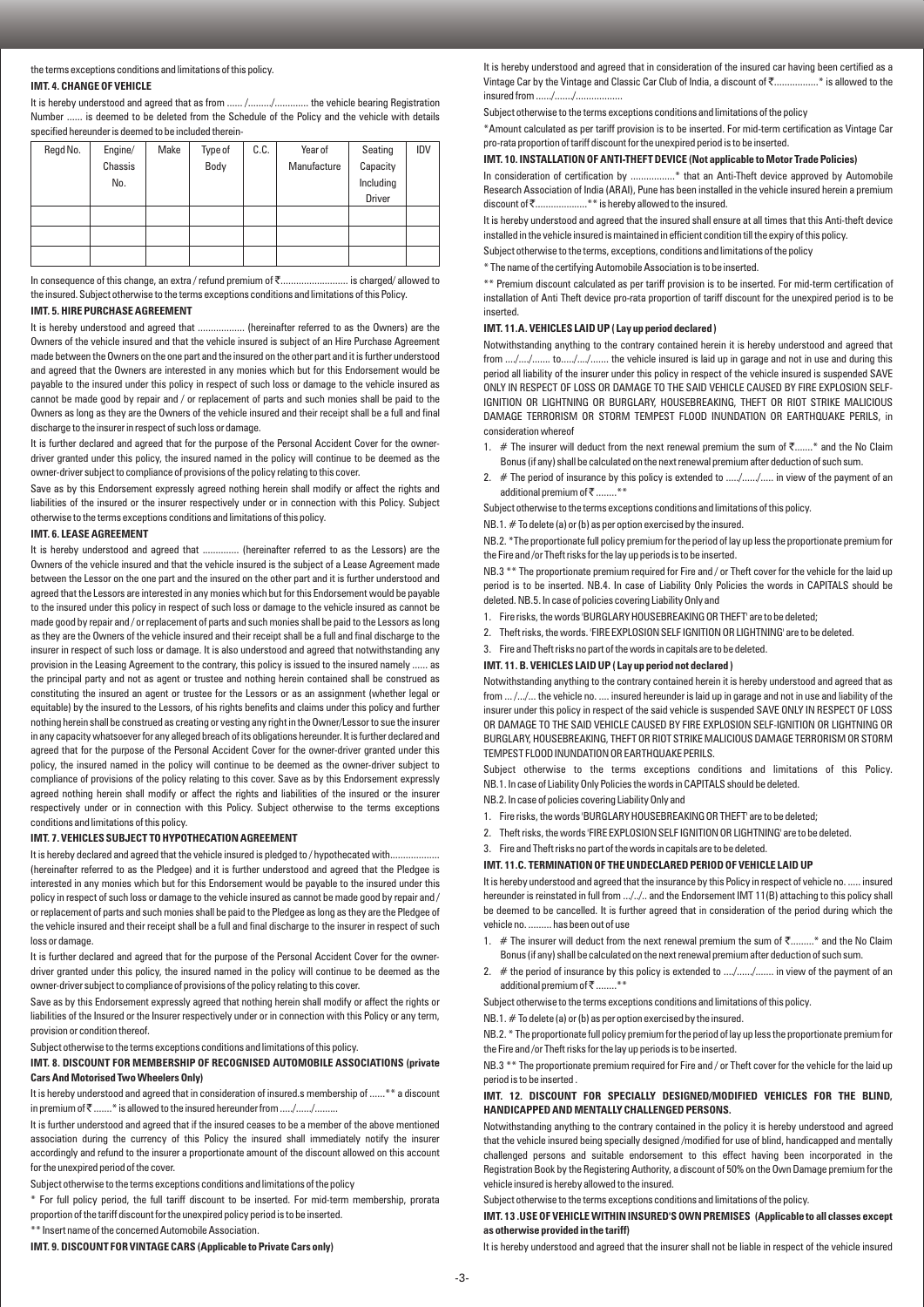while the vehicle is being used elsewhere than in the insured's premises except where the vehicle is specifically required for a mission to fight a fire. For the purposes of this endorsement. Use confined to own premises. shall mean use only on insured's premises to which public have no general right of access.

## **IMT. 14. USE OF VEHICLE CONFINED TO SITES (Applicable to Goods Carrying Vehicles)**

It is hereby understood and agreed that the insurer shall not be liable in respect of the vehicle insured while it is being used elsewhere than on site to which the public have no general right of access and the vehicle is not required to be registered under the Motor Vehicles Act, 1988.

## **IMT. 15. PERSONAL ACCIDENT COVER TO THE INSURED OR ANY NAMED PERSON OTHER THAN PAID DRIVER OR CLEANER (Applicable to private cars including three wheelers rated as private cars and motorized two wheelers with or without side car [not for hire or reward])**

In consideration of the payment of an additional premium it is hereby agreed and understood that the Company undertakes to pay compensation on the scale provided below for bodily injury as hereinafter defined sustained by the insured person in direct connection with the vehicle insured or whilst mounting and dismounting from or traveling in vehicle insured and caused by violent accidental external and visible means which independently of any other cause shall within six calendar months of the occurrence of such injury result in:-

|       | <b>Nature of injury</b>                                                     | <b>Scale of compensation</b> |
|-------|-----------------------------------------------------------------------------|------------------------------|
|       | Death                                                                       | 100%                         |
| (ii)  | Loss of two limbs or sight of two eyes or one<br>limb and sight of one eye. | 100%                         |
| (iii) | Loss of one limb or sight of one eye                                        | 50%                          |
|       | (iv) Permanent total disablement from injuries<br>other than named above.   | 100%                         |

#### **Provided always that**

- 1. Compensation shall be payable under only one of the items (i) to (iv) above in respect of any such person arising out of any one occurrence and total liability of the insurer shall not in the aggregate exceed the sum of  $\bar{\zeta}$ ........\* during any one period of insurance in respect of any such person.
- 2. No compensation shall be payable in respect of death or injury directly or indirectly wholly or in part arising or resulting from or traceable to (a) intentional self injury suicide or attempted suicide physical defect or infirmity or (b) an accident happening whilst such person is under the influence of intoxicating liquor or drugs.
- 3. Such compensation shall be payable only with the approval of the insured named in the policy and directly to the injured person or his/her legal representative(s) whose receipt shall be a full discharge in respect of the injury of such person.

Subject otherwise to the terms exceptions conditions and limitations of this policy.

\* The Capital Sum Insured (CSI) per passenger is to be inserted.

#### **IMT. 16. PERSONAL ACCIDENT TO UNNAMED PASSENGERS OTHER THAN INSURED AND THE PAID DRIVER AND CLEANER {For vehicles rated as Private cars and Motorised two wheelers (not for hire or reward) with or without side car}**

In consideration of the payment of an additional premium it is hereby understood and agreed that the insurer undertakes to pay compensation on the scale provided below for bodily injuries hereinafter defined sustained by any passenger other than the insured and/or the paid driver attendant or cleaner and/or a person in the employ of the insured coming within the scope of the Workmen's Compensation Act, 1923 and subsequent amendments of the said Act and engaged in and upon the service of the insured at the time such injury is sustained whilst mounting into, dismounting from or traveling in the insured motor car and caused by violent, accidental, external and visible means which independently of any other cause shall within three calendar months of the occurrence of such injury result in :

|       | Nature of injury                              | <b>Scale of compensation</b> |
|-------|-----------------------------------------------|------------------------------|
|       | Death                                         | 100%                         |
| (ii)  | Loss of two limbs or sight of two eyes or one |                              |
|       | limb and sight of one eye.                    | 100%                         |
| (iii) | Loss of one limb or sight of one eye          | 50%                          |
| (iv)  | Permanent total disablement from injuries     |                              |
|       | other than named above.                       | 100%                         |

#### **Provided always that**

- 1. Compensation shall be payable under only one of the items (i) to (iv) above in respect of any such person arising out of any one occurrence and total liability of the insurer shall not in the aggregate exceed the sum of ₹.......................\* during any one period of insurance in respect of any such person.
- 2. No compensation shall be payable in respect of death or injury directly or indirectly wholly or in part arising or resulting from or traceable to (a) intentional self injury suicide or attempted suicide physical defect or infirmity or (b) an accident happening whilst such person is under the influence of intoxicating liquor or drugs.
- 3. Such compensation shall be payable only with the approval of the insured named in the policy and directly to the injured person or his/her legal representative(s) whose receipt shall be a full discharge in respect of the injury of such person.
- 4. Not more than .................\*\* persons/passengers are in the vehicle insured at the time of occurrence of such injury. Subject otherwise to the terms exceptions conditions and limitations of this policy.
- \* The Capital Sum Insured (CSI) per passenger is to be inserted.
- \*\* The registered sitting capacity of the vehicle insured is to be inserted.

## **IMT. 17. PERSONAL ACCIDENT COVER TO PAID DRIVERS, CLEANERS AND CONDUCTORS: (Applicable to all classes of vehicles)**

In consideration of the payment of an additional premium, it is hereby understood and agreed that the insurer undertakes to pay compensation on the scale provided below for bodily injury as hereinafter defined sustained by the paid driver/cleaner/conductor in the employ of the insured in direct connection with the vehicle insured whilst mounting into dismounting from or traveling in the insured vehicle and caused by violent accidental external and visible means which independently of any other cause shall within six calendar months of the occurrence of such injury result in :

|       | Nature of injury                                                            | <b>Scale of compensation</b> |
|-------|-----------------------------------------------------------------------------|------------------------------|
|       | Death                                                                       | 100%                         |
| (ii)  | Loss of two limbs or sight of two eyes or one<br>limb and sight of one eye. | 100%                         |
| (iii) | Loss of one limb or sight of one eye                                        | 50%                          |
| (iv)  | Permanent total disablement from injuries<br>other than named above.        | 100%                         |

#### **Provided always that**

- 1. Compensation shall be payable under only one of the items (i) to (iv) above in respect of any such person arising out of any one occurrence and total liability of the insurer shall not in the aggregate exceed the sum of  $\bar{\tau}$ ............\* during any one period of insurance in respect of any such person.
- 2. No compensation shall be payable in respect of death or injury directly or indirectly wholly or in part arising or resulting from or traceable to (a) intentional self injury suicide or attempted suicide physical defect or infirmity or (b) an accident happening whilst such person is under the influence of intoxicating liquor or drugs.
- 3. Such compensation shall be payable only with the approval of the insured named in the policy and directly to the injured person or his/her legal representative(s) whose receipt shall be a full discharge in respect of the injury of such person.

Subject otherwise to the terms exceptions conditions and limitations of this policy.

\* The Capital Sum Insured (CSI) per person is to be inserted.

#### **IMT. 18. PERSONAL ACCIDENT TO UNNAMED HIRER AND UNNAMED PILLION PASSENGERS (Applicable to Motorised Two wheelers with or without side Car)**

In consideration of the payment of an additional premium it is hereby understood and agreed that the insurer undertakes to pay compensation to any unnamed hirer/ driver/any unnamed pillion/ sidecar passenger\* on the scale provided below for bodily injury caused by violent, accidental, external and visible means whilst mounting into/onto and/or dismounting from or traveling in/on the vehicle insured which independently of any other cause shall within three calendar months of the occurrence of such injury results in :

|       | Nature of injury                               | <b>Scale of compensation</b> |
|-------|------------------------------------------------|------------------------------|
|       | Death                                          | 100%                         |
| (ii)  | Loss of two limbs or sight of two eyes or one  |                              |
|       | limb and sight of one eye.                     | 100%                         |
| (iii) | Loss of one limb or sight of one eye           | 50%                          |
|       | (iv) Permanent total disablement from injuries |                              |
|       | other than named above.                        | 100%                         |

#### **Provided always that**

- 1. Compensation shall be payable under only one of the items (i) to (iv) above in respect of any such person arising out of any one occurrence and total liability of the insurer shall not in the aggregate exceed the sum of  $\bar{\tau}$ ..........................\*\* during any one period of insurance in respect of any such person.
- 2. No compensation shall be payable in respect of death or injury directly or indirectly wholly or in part arising or resulting from or traceable to (a) intentional self injury suicide or attempted suicide physical defect or infirmity or (b) an accident happening whilst such person is under the influence of intoxicating liquor or drugs.
- 3. Such compensation shall be payable only with the approval of the insured named in the policy and directly to the injured person or his/her legal representative(s) whose receipt shall be a full discharge in respect of the injury of such person.
- 4. Not more than ................. persons/ passengers are in the vehicle insured at the time of occurrence of such injury. Subject otherwise to the terms exceptions conditions and limitations of this policy.

\* Delete if P.A. cover for unnamed pillion /side car passenger is not taken.

\*\* The Capital Sum Insured (CSI) per passenger is to be inserted.

## **IMT. 19. COVER FOR VEHICLES IMPORTED WITHOUT CUSTOMS DUTY**

Notwithstanding anything to the contrary contained in this policy it is hereby understood and agreed that in the event of loss or damage to the vehicle insured and/or its accessories necessitating the supply of a part not obtainable from stocks held in the country in which the vehicle insured is held for repair or in the event of the insurer exercising the option under ...., \* to pay in cash the amount of the loss or damage the liability of the insurer in respect of any such part shall be limited to :-

- 1. a. The price quoted in the latest catalogue or the price list issued by the Manufacturer or his Agent for the country in which the vehicle insured is held for repair less depreciation applicable; OR
	- b. If no such catalogue or price list exists the price list obtaining at the Manufacturer's Works plus the reasonable cost of transport otherwise than by air to the country in which the vehicle insured is held for repair and the amount of the relative import duty less depreciation applicable under the Policy; and
- 2. The reasonable cost of fitting such parts.
- Subject otherwise to the terms conditions limitations and exceptions of this Policy.

\* Insert "Condition 3" in the case of the Private Car and Motorsied Two Wheeler Policies and Condition 4. in the case of Commercial Vehicles Policy.

#### **IMT. 20. REDUCTION IN THE LIMIT OF LIABILITY FOR PROPERTY DAMAGE**

It is hereby understood and agreed that notwithstanding anything to the contrary contained in the policy the insurers liability is limited to  $\bar{\tau}$  6000/-(Rupees six thousand only) for damage to property other than the property belonging to the insured or held in trust or in custody or control of the insured. In consideration of this reduction in the limit of liability a reduction in premium of  $\bar{\tau}$ ...................\* is hereby made to the insured. Subject otherwise to the terms conditions limitations and exceptions of the policy. \*To insert ₹50 for Two wheelers, ₹100 for private cars ₹150 for Commercial Vehicles three wheelers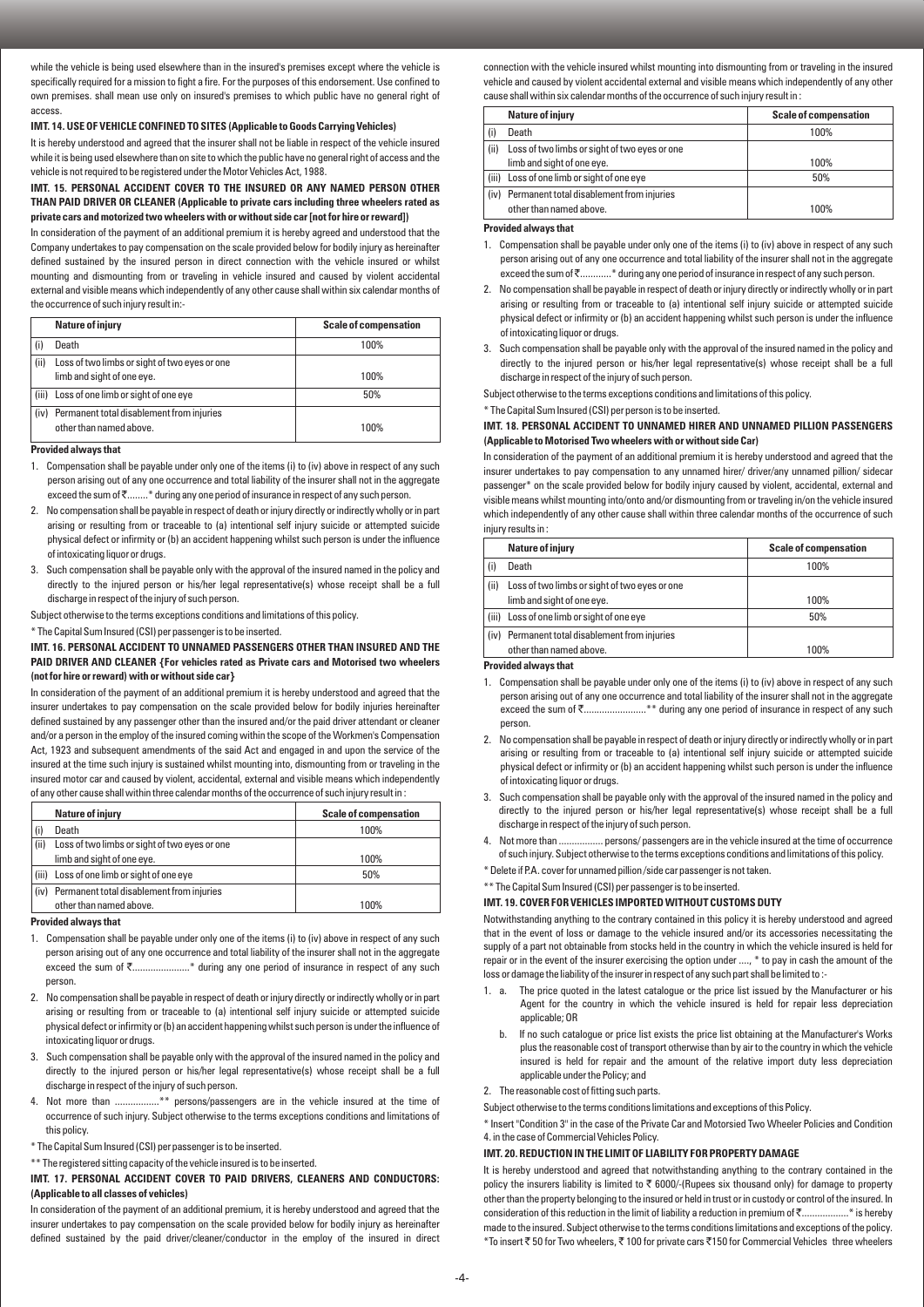and taxis or  $\bar{\tau}$  200 for Commercial Vehicles (excluding three wheelers and taxis).

## **IMT. 21. SPECIAL EXCLUSIONS AND COMPULSORY DEDUCTIBLE**

## **(Applicable to all Commercial Vehicles excluding taxis and motorized two wheelers carrying passengers for hire or reward.)**

Notwithstanding anything to the contrary contained herein it is hereby understood and agreed that

#### **1. Special Exclusions**

Except in the case of Total Loss of the vehicle insured, the insurer shall not be liable under Section I of the policy for loss of or damage to lamps tyres tubes mudguards bonnet side parts bumpers and paint work.

#### **2. Compulsory Deductible.**

In addition to any amount which the insured may be required to bear under para (a) above the insured shall also bear under section I of the policy in respect of each and every event (including event giving rise to total loss/constructive total loss) the first ₹............\* of any expenditure(or any less expenditure which may be incurred) for which provision is made under this policy and/or of any expenditure by the insurer in the exercise of its discretion under Condition No.4 of this policy.

If the expenditure incurred by the insurer shall include any amount for which the insured is responsible hereunder such amount shall be repaid by the insured to the insurer forthwith.

For the purpose of this Endorsement the expression .event. shall mean an event or series of events arising out of one cause in connection with the vehicle insured in respect of which indemnity is provided under this policy.

Subject otherwise to the terms conditions limitations and exceptions of this Policy.

\* to insert amount as appropriate to the class of vehicle insured as per GR.40 of the tariff.

## **IMT 22. COMPULSORY DEDUCTIBLE**

(Applicable to Private Cars, three wheelers rated as private cars, all motorized two wheelers, taxis, private car type vehicle plying for public/private hire, private type taxi let out on private hire)

Notwithstanding anything to the contrary contained in the policy it is hereby understood and agreed that the insured shall bear under Section 1 of the policy in respect of each and every event (including event giving rise to a total loss/constructive total loss) the first ₹...................\* (or any less expenditure which may be incurred) of any expenditure for which provision has been made under this policy and/or of any expenditure by the insurer in the exercise of his discretion under Condition no ..............\*\* of this policy.

If the expenditure incurred by the insurer shall include any amount for which the insured is responsible hereunder such amount shall be repaid by the insured to the insurer forthwith.

For the purpose of this Endorsement the expression 'event' shall mean an event or series of events arising out of one cause in connection with the vehicle insured in respect of which indemnity is provided under this policy. Subject otherwise to the terms conditions limitations and exceptions of this **Policy** 

\*1. To insert amount as appropriate to the class of vehicle insured as per GR.40 of the tariff.

2. In respect of a vehicle rated under the Tariff for Private Car and in respect of a motorised two wheeler not carrying passengers for hire or reward, if any deductible in addition to the compulsory deductible provided in this endorsement is voluntarily borne by the insured, the sum representing the aggregate of the compulsory and the voluntary deductibles is to be inserted.

\*\* to insert Condition no 3 in respect of a vehicle rated under Tariff for Private Car / Two wheelers or Condition no 4 in respect of a vehicle rated under the Tariff for Commercial Vehicles.

#### **IMT. 22. A. VOLUNTARY DEDUCTIBLE**

## **(For private cars/motorized two wheelers other than for hire or reward)**

It is by declared and agreed that the insured having opted a voluntary deductible of ₹.......................\* a reduction in premium of ₹ ......................\*\* under Section 1 of the policy is hereby allowed.

In consideration of the above, it is hereby understood and agreed that the insured shall bear under Section 1 of the policy in respect of each and every event (including event giving rise to a total loss/constructive total loss) the first  $\bar{\zeta}$ ....................\*\*\* (or any less expenditure which may be ......\*\*\* (or any less expenditure which may be incurred) of any expenditure for which provision has been made under this policy and/or of any expenditure by the insurer in the exercise of his discretion under Condition no ..# of this policy .

If the expenditure incurred by the insurer shall include any amount for which the insured is responsible hereunder such amount shall be repaid by the insured to the insurer forthwith.

For the purpose of this Endorsement the expression .event. shall mean an event or series of events arising out of one cause in connection with the vehicle insured in respect of which indemnity is provided under this policy.

Subject otherwise to the terms conditions limitations and exceptions of this Policy.

\* To insert voluntary deductible amount opted by the insured under tariff for Private car / tariff for motorised two wheeler.

\*\* To insert appropriate amount relating to the voluntary deductible opted as per the provision of tariff for Private car / tariff for motorised two wheelers.

\*\*\* To insert aggregate amount of voluntary deductible opted and the compulsory deductible applicable to the vehicle insured as in G.R. 40.

# To insert policy condition No. 3 of the tariff for private car/tariff for motorised two wheelers.

# **IMT. 23. COVER FOR LAMPS TYRES / TUBES MUDGUARDS BONNET /SIDE PARTS BUMPERS HEADLIGHTS AND PAINTWORK OF DAMAGED PORTION ONLY. (For all Commercial Vehicles)**

In consideration of payment of an additional premium of ₹.........................\*, notwithstanding anything to the contrary contained in the policy it is hereby understood and agreed that subject to conditions (a) (b) and (c) hereunder loss of or damage (excluding theft under any circumstances) to lamps tyres/tubes mudguards bonnet/side parts bumpers headlights and paintwork of damaged portion only is covered provided the vehicle is also damaged at the same time.

#### Subject to:

- 1. Depreciation as per schedule provided in Section 1 of the policy. It is further understood and agreed that in respect of paint work for the damaged portion only (as referred to above) shall also be as per schedule provided in Section 1 of the policy.
- 2. In addition to any amount which the insured may be required to bear under para (a) above, the

insured shall also bear 50% of the assessed loss in respect of each and every claim under this Endorsement.

3. It is also understood that no deductible other than those mentioned in (a) and (b) above shall be applicable in respect of a claim which become payable under this Endorsement.

Subject otherwise to the terms conditions limitations and exceptions of this Policy.

# \* To insert the sum arrived at as per the provisions of G.R.40. NB.3. of the Tariff.

## **IMT. 24. ELECTRICAL / ELECTRONIC FITTINGS**

### **(Items fitted in the vehicle but not included in the manufacturer's listed selling price of the vehicle . Package Policy only)**

In consideration of the payment of additional premium of ₹........................, notwithstanding anything to the contrary contained in the policy it is hereby understood and agreed that the insurer will indemnify the insured against loss of or damage to such electrical and/ or electronic fitting(s) as specified in the schedule whilst it/these is/are fitted in or on the vehicle insured where such loss or damage is occasioned by any of the perils mentioned in Section.1 of the policy. The insurer shall, however, not be liable for loss of or damage to such fitting(s) caused by/as a result of mechanical or electrical breakdown.

Provided always that the liability of the insurer hereunder shall not exceed the Insured's Declared Value (IDV) of the item. Subject otherwise to the terms conditions limitations and exceptions of this Policy.

# **IMT. 25. CNG/LPG KIT IN BI-FUEL SYSTEM (Own Damage cover for the kit)**

In consideration of the payment of premium of  $\bar{\zeta}$ ........................\* notwithstanding anything to the contrary contained in the policy it is hereby understood and agreed that the insurer will indemnify the insured in terms conditions limitations and exceptions of Section1 of the policy against loss and/or damage to the CNG/LPG kit fitted in the vehicle insured arising from an accidental loss or damage to the vehicle insured, subject to the limit of the Insured's Declared Value of the CNG/LPG kit specified in the Schedule of the policy.

Subject otherwise to the terms conditions limitations and exceptions of this Policy.

\* To insert sum arrived at in terms of G.R.42.

## **IMT. 26. FIRE AND/OR THEFT RISKS ONLY (Not applicable for Miscellaneous and Special Types of vehicles ratable under Class -D and Motor Trade Policies under Classes-E, F and G of the Commercial Vehicles Tariff )**

Notwithstanding anything to the contrary contained in the policy it is hereby understood and agreed that Section II of the Policy is deemed to be cancelled and under Section I thereof the insurer shall only be liable to indemnify the insured against loss or damage by fire explosion self ignition lightning and/or burglary housebreaking theft and riot strike malicious damage terrorism storm tempest flood inundation and earthquake perils whilst the vehicle is laid up in garage and not in use.

Subject otherwise to the terms conditions limitations and exceptions of this Policy.

NB.(i) In case of Fire Risk only, the words 'burglary housebreaking theft' are to be deleted.

NB.(ii) In case of Theft Risk only, the words 'fire explosion self ignition lightning riot strike malicious damage terrorism storm tempest flood inundation and earthquake perils' are to be deleted.

#### **IMT. 27. LIABILITY AND FIRE AND/OR THEFT (Not applicable for Miscellaneous and Special Types of vehicles rateable under Class .D of the Tariff for Commercial Vehicles)**

Notwithstanding anything to the contrary contained in the policy it is hereby understood and agreed that Section I of the Policy the insurer shall not be liable there under except in respect of loss or damage by fire explosion self ignition lightning and/or burglary housebreaking theft and riot strike malicious damage terrorism storm tempest flood inundation and earthquake perils.

Subject otherwise to the terms conditions limitations and exceptions of the Policy.

NB.(i) In case of Liability and Fire Risks only, the words .burglary housebreaking theft . are to be deleted.

NB.(ii) In case of Liability and Theft Risks only, the words .fire explosion self ignition lightning riot strike malicious damage terrorism storm tempest flood inundation and earthquake perils. are to be deleted.

## **IMT. 28. LEGAL LIABILITY TO PAID DRIVER AND/OR CONDUCTOR AND/OR CLEANER EMPLOYED IN CONNECTION WITH THE OPERATION OF INSURED VEHICLE (For all Classes of vehicles)**

In consideration of an additional premium of ₹ 25/-notwithstanding anything to the contrary contained in the policy it is hereby understood and agreed that the insurer shall indemnify the insured against the insured's legal liability under the Workmen's Compensation Act, 1923 , the Fatal Accidents Act, 1855 or at Common Law and subsequent amendments of these Acts prior to the date of this Endorsement in respect of personal injury to any paid driver and/or conductor and/or cleaner whilst engaged in the service of the insured in such occupation in connection with the vehicle insured herein and will in addition be responsible for all costs and expenses incurred with its written consent.

#### Provided always that

- 1. This Endorsement does not indemnify the insured in respect of any liability in cases where the insured holds or subsequently effects with any insurer or group of insurers a Policy of Insurance in respect of liability as herein defined for insured's general employees;
- 2. The insured shall take reasonable precautions to prevent accidents and shall comply with all statutory obligations;
- \*3. The insured shall keep record of the name of each paid driver conductor cleaner or persons employed in loading and/or unloading and the amount of wages and salaries and other earnings paid to such employees and shall at all times allow the insurer to inspect such records on demand.
- 4. In the event of the Policy being cancelled at the request of the insured no refund of the premium paid in respect of this Endorsement will be allowed.

Subject otherwise to the terms conditions limitations and exceptions of the Policy except so far as necessary to meet the requirements of the Motor Vehicles Act, 1988.

#### \*In case of Private cars/ motorised two wheelers (not used for hire or reward) delete this para.

**IMT. 29. LEGAL LIABILITY TO EMPLOYEES OF THE INSURED OTHER THAN PAID DRIVER AND/OR CONDUCTOR AND/ OR CLEANER WHO MAY BE TRAVELLING OR DRIVING IN THE EMPLOYER.S CAR {Private Cars only/ Motorised two wheelers (not for hire or reward)}**

In consideration of the payment of an additional premium  $@ \tT 25$ /-per employee insured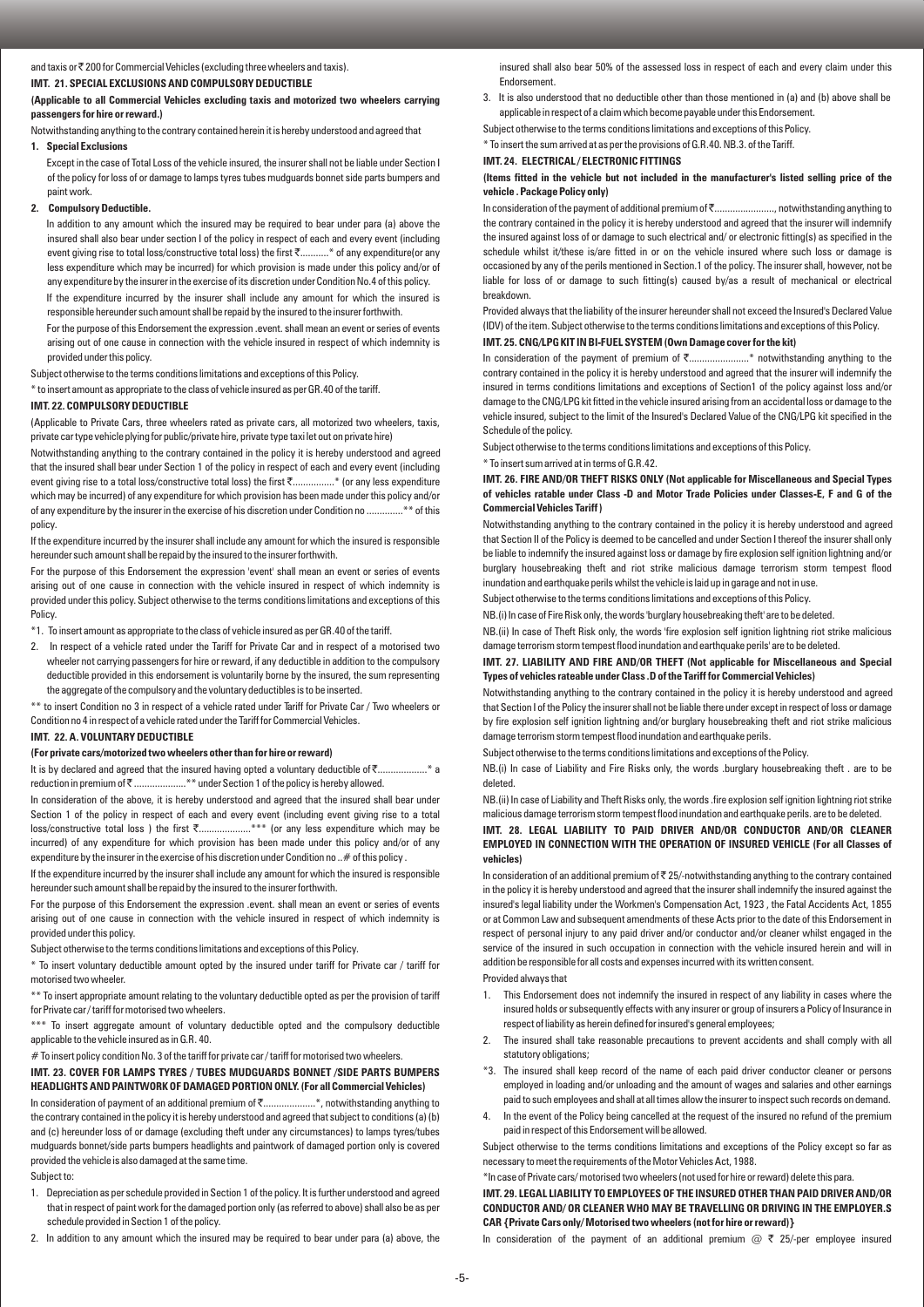notwithstanding anything to the contrary contained in the policy it is hereby understood and agreed that the insurer will indemnify the insured against the insured's liability at Common Law and Statutory Liability under the Fatal Accidents Act, 1855 for compensation (including legal costs of any claimant) for death of or bodily injury to any employee (other than paid drivers) of the within named insured being carried in or upon or entering in or getting on to or alighting from or driving the vehicle insured.

Provided that in the event of an accident whilst the vehicle insured is carrying more than ...... employees of the insured (including the driver) the insured shall repay to the insurer a rateable proportion of the total amount payable by the insurer by the reason of this endorsement in respect of accident in connection with such vehicle insured.

Subject otherwise to the terms, conditions limitations and exceptions of this Policy.

NB. \* To insert the number of employees for which the premium has been paid.

## **IMT. 30. TRAILERS (Applicable to Private Cars Only)**

In consideration of the payment of an additional premium it is hereby understood and agreed that the indemnity granted by this policy shall extend to apply to the Trailer (Registration No..............). Provided always that

- \* 1. The IDV of such Trailer shall be deemed not to exceed ......\* \*
- 2. The term .Trailer. shall not include its contents or anything contained thereon.
- 3. Such indemnity shall not apply in respect of death or bodily injury to any person being conveyed by the said Trailer otherwise than by reason of or in pursuance of a contract of employment.
- Subject otherwise to the terms, conditions limitations and exceptions of this Policy.

\* Delete in the case of Liability to the public Risks only policies.

\*\* Insert value of trailer as declared at inception of insurance or any renewal thereof.

## **IMT. 31. RELIABILITY TRIALS AND RALLIES [Private Cars and Motorised Two Wheelers)]**

In consideration of the payment of an additional premium it is hereby understood and agreed that the indemnity granted by this Policy is extended to apply whilst the vehicle insured is engaged in ... ......\*. to be held at ....\*\*... on or about the date of ......../........../............ under the auspices of .....................#

#### Provided that :-

- 1. No indemnity shall be granted by this Endorsement to ......... #
- 2. This Policy does not cover use for organised racing, pace making or speed testing.
- 3. During the course of the .............\* the Insurer shall not be liable in respect of death of or bodily injury to any person being carried in or upon or entering or getting on to or alighting from the vehicle insured at the time of the occurrence of the event out of which any claim arises.

 $# #$  It is further understood and agreed that while the vehicle insured is engaged in ............\* the insured shall bear the first `..........@ (or any less amount for which the claim may be assessed ) of each and every claim under Section I of this Policy.

Provided that if the insurer shall make any payment in exercise of its discretion under Condition No. 3 of the policy in settlement of any claim and such payment includes the amount for which the insured is responsible by reason of this Endorsement the insured shall repay to the insurer forthwith the amount for which the insured is so responsible. For the purpose of this Endorsement the expression 'claim' shall mean a claim or series of claims arising out of one event.

Subject otherwise to the terms conditions limitations and exceptions of this Policy.

\* To insert the name of the event .

 $@$  To insert ₹ 5000/-for Private cars or ₹ 2500/-for motorised two wheelers. For the duration of the event the deductible under Section 1 of the policy for the purpose of IMT 22 will be the amount stated in IMT 22 or the amount stated herein, whichever is higher.

\*\* To insert the venue of the event.

# To insert the name of the promoters of the event.

 $# #$  To delete this entire paragraph in case of Liability Only policies.

#### **IMT. 32. ACCIDENTS TO SOLDIERS /SAILORS/ AIRMEN EMPOYED AS DRIVERS**

In consideration of the payment of an additional premium of  $\bar{\tau}$  100/-\* it is hereby understood and agreed that in the event of any Soldier/Sailor/Airman employed by the insured to drive the vehicle insured being injured or killed whilst so employed, this policy will extend to relieve the insured of his liability to indemnify Ministry of Defence under the respective Regulations.

Subject otherwise to the terms, conditions limitations and exceptions of this Policy.

\* This additional premium is flat and irrespective of period of insurance not exceeding 12 months. Any extension of the policy period beyond 12 months will call for payment of further additional premium under this endorsement .

## **IMT. 33. LOSS OF ACCESSORIES (Applicable to Motorised Two Wheeler Policies only)**

In consideration of the payment of an additional premium of `......... it is hereby understood and agreed that as from ...../....../...... notwithstanding anything to the contrary contained in Section I but subject otherwise to the terms exceptions conditions and limitations of this Policy the insurer will indemnify the insured in respect of loss of or damage to accessories the property of the insured, specifically declared by the insured caused by burglary, housebreaking or theft.

Subject otherwise to the terms conditions limitations and exceptions of this policy.

## **IMT. 34. USE OF COMMERCIAL TYPE VEHICLES FOR BOTH COMMERCIAL AND PRIVATE PURPOSES (Applicable to Commercial Vehicle Policies only)**

In consideration of the payment of an additional premium of ₹......... and notwithstanding anything to the contrary contained herein it is hereby understood and agreed that

- 1. The insurer will indemnify the insured against his legal liability under Common Law and Statutory Liability under the Fatal Accidents Act, 1855 in respect of death of or bodily injury to any person not being an employee of the insured nor carried for hire or reward, whilst being carried in or upon or entering or mounting or alighting from any motor vehicle described in the Schedule to this Policy.
- 2. This Policy shall be operative whilst any vehicle described in the Schedule hereto is being used by the insured or by any other person with the permission of the Insured for social, domestic, or pleasure purposes.

Whilst any such vehicle is being so used the insurer will in terms and subject to the limitations of and for the purposes of Section II of this policy treat as though he were the Insured person using such

vehicle provided that such person

- 1. Is not entitled to indemnity under any other Policy.
- 2. Shall as though he were the insured observe, fulfill and be subject to the terms, provisions, conditions and endorsements of this Policy in so far as they apply.
- 3. Has not been refused any Motor Vehicle Insurance or continuance thereof by any insurer.

Subject otherwise to the terms, conditions limitations and exceptions of this Policy.

**NOTE :** 

In case of Liability only Policies delete (1) above

## **IMT. 35. HIRED VEHICLES DRIVEN BY HIRER\* (Applicable to four wheeled vehicles with carrying capacity not exceeding 6 passengers and Motorised Two wheelers)**

It is hereby understood and agreed that notwithstanding anything to the contrary contained in this Policy unless the vehicle insured is being driven by or is for the purpose of being driven by the insured in the charge of the within named insured or a driver in the insured's employment, the policy shall only be operative whilst the vehicle insured is let on hire by the insured to any person (hereinafter called the Hirer) who:-

- 1. shall have entered into a hire contract with the insured and who prior to such hiring shall have satisfactorily completed and signed a supplementary proposal form\*\*
- 2. shall have satisfied the insured a) that the vehicle insured will only be driven by a duly licensed driver whose license has not been endorsed; b) that such driver has not been refused Motor Insurance nor had his/her insurance policy been cancelled nor had special conditions imposed nor had increased premium demanded from him/her by reason of claims experience.

It is also understood and agreed that whilst the vehicle insured is let on hire to the Hirer the insurer shall not be liable .

- 1. for any loss, damage or liability due to or arising from theft or conversion by the Hirer unless covered by payment of additional premium @ 1.50% on IDV. (Endt. IMT 43 is to be used.)
- 2. To pay the first ₹.......... of each and every claim in respect of which indemnity would but for this endorsement have been provided by Section I of this Policy.

If the expenditure incurred by the Insurer shall include the amount for which the Insured is responsible hereunder, such amount shall be repaid by the insured to the Insurer forthwith. For the purpose of this endorsement the expression. Claim shall mean a claim or series of claims arising out of one cause in respect of the vehicle.

3. If the vehicle is used by the Hirer for carriage of passengers for hire or reward.

## **\* For the purposes of this endorsement the insurer will in terms of and subject to the provisions contained in item I of Section II of this Policy, treat the Hirer as a person who is driving the Two wheeler.**

Further it is agreed that the insured shall forward to the insurer the supplementary proposal referred to above, completed by the Hirer immediately after receipt thereof which proposal as well as that referred to in this policy shall be the basis of the contract expressed in this endorsement so far as it relates to the indemnity which is operative whilst the vehicle is let on hire to such Hirer.

Subject otherwise to the terms, exceptions, conditions and limitations of this Policy.

## **NOTE:**

For Liability only policies delete the whole of items (1) and (2) and the paragraph in bold marked with  $*$ . \*\* Insurer to devise a suitable supplementary proposal form.

#### **IMT. 36. INDEMNITY TO HIRER -PACKAGE POLICY -NEGLIGENCE OF THE INSURED OR HIRER**

It is hereby declared and agreed that the company will indemnify any hirer of the vehicle insured against loss, damage and liability as defined in this Policy arising in connection with the vehicle insured by reason of the negligence of the within named insured or of any employee of such insured while the vehicle insured is let on hire.

Provided that any such hirer shall as though he/she were the insured observe fulfill and be subject to the terms, exceptions, conditions and limitations of this policy in so far as they apply.

## **IMT. 37. LEGAL LIABILITY TO NON-FARE PAYING PASSENGERS OTHER THAN STATUTORY LIABILITY EXCEPT THE FATAL ACCIDENTS ACT, 1855 (Commercial Vehicles only)**

In consideration of the payment of an additional premium of  $\bar{\tau}$ ....... and notwithstanding anything to the contrary contained in Section II-1 (b) and (c) it is hereby understood and agreed that the Company will Indemnify the Insured against his legal liability other than liability under the Statute (except the Fatal Accidents Act 1855 ) in respect of death of or bodily injury to:-

- 1. Any employee of the within named insured who is not a workman within the meaning of the Workmen's Compensation Act Prior to date of this endorsement and not being carried for hire or reward.
- 2. Any other person not being carried for hire or reward provided that the person is
	- a. Charterer or representative of the charterer of the truck
	- b. Any other person directly connected with the journey in one form or other being carried in or upon or entering or mounting or alighting from any Motor Vehicle described in the schedule of the policy.

Subject otherwise to the terms exceptions conditions and limitation of this policy.

## **IMT. 37. A. Legal Liability to Non Fare Paying Passengers who are not employees of the Insured (Commercial Vehicles only)**

In consideration of the paying of an additional premium of  $\bar{\tau}$ ...... and notwithstanding anything to the contrary contained in Section II-1 (c) it is hereby understood and agreed that the company will indemnify the insured against his legal liability other than liability under statute (except Fatal Accidents Act 1855) in respect of death or bodily injury to any person not being an employee of the insured and not carried for hire or reward provided that the person is

- 1. Charterer or representative of the charterer of the truck.
- 2. Any other person directly connected with the journey in one form or the other being carried in or upon or entering or mounting or alighting from vehicle insured described in the SCHEDULE OF THIS POLICY.

Subject otherwise to the terms exceptions conditions and limitations of this policy. **IMT. 38. LEGAL LIABILITY TO FARE PAYING PASSENGERS EXCLUDING LIABILITY FOR**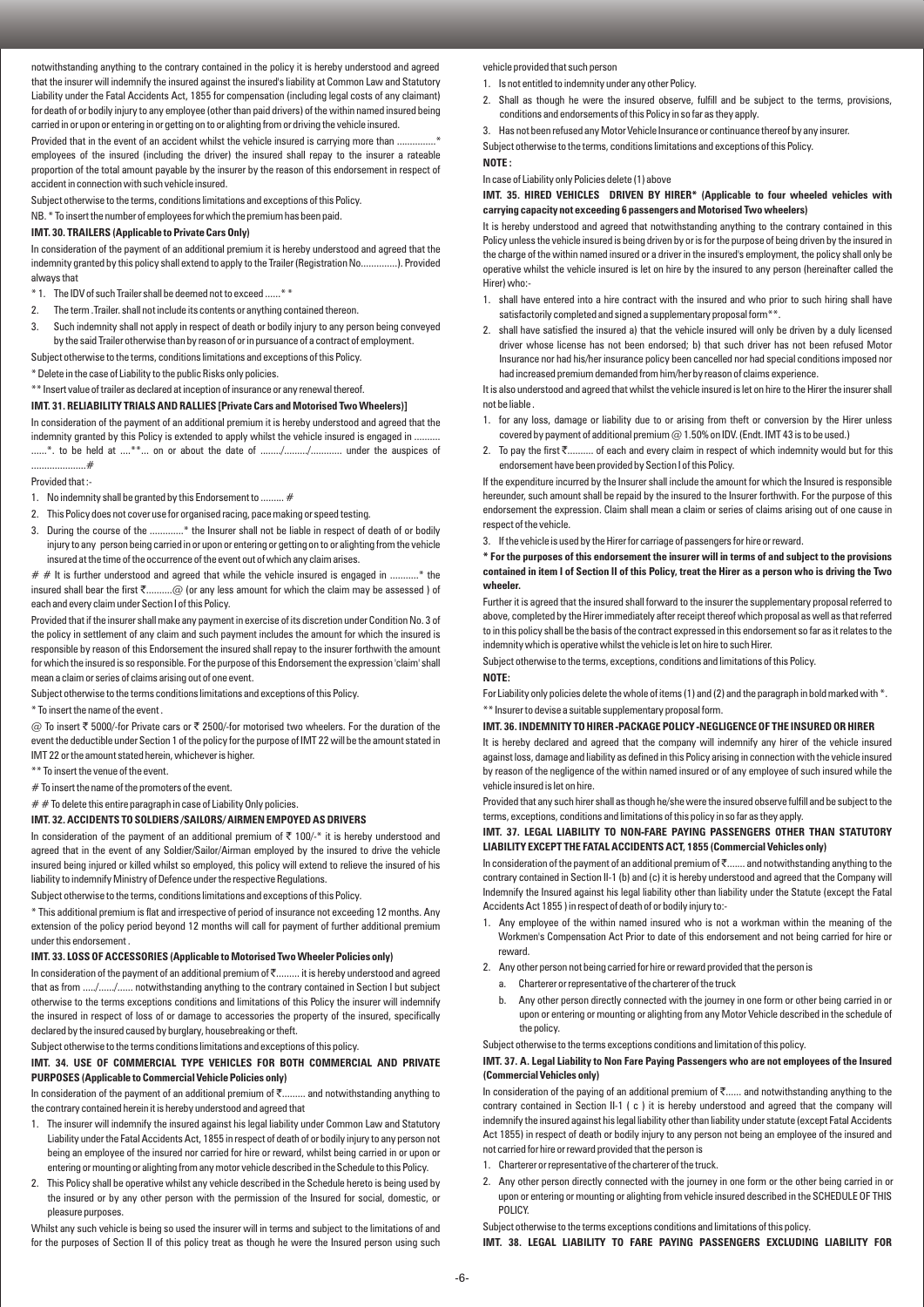## **ACCIDENTS TO EMPLOYEES OF THE INSURED ARISING OUT OF AND IN THE COURSE OF THEIR EMPLOYMENT (Commercial and Motor Trade Vehicles only)**

## **I. For use with Package Policies**

In consideration of an additional premium of  $\bar{\zeta}$ ........ and notwithstanding anything to the contrary contained in Section II . 1 (c) but subject otherwise to the terms, exceptions, conditions and limitations of this policy, the insurer will indemnify the insured against liability at Law for compensation (including Law costs of any claimant) for death of or bodily injury to any person other than a person excluded under Section II-1 (B) being carried in or upon or entering or mounting or alighting from the Motor Vehicle.

Provided always that in the event of an accident occurring whilst the Motor Vehicle is carrying more than the number of persons mentioned in the Schedule hereto as being the licensed carrying capacity of that vehicle in addition to the conductor if any then the Insured shall repay to the Insurer rateable proportion of the total amount which would be payable by the Insurer by reason of this endorsement if not more than the said number of persons were carried in the Motor Vehicle.

Provided further that in computing the number of persons for the purpose of this endorsement any three children not exceeding 15 years of age will be reckoned as two persons and any child in arms not exceeding 3 years of age will be disregarded. Provided also that the provisions of condition 3 of the Policy are also applicable to a claim or series of claims under this endorsement.

Provided further that in the event of Policy being cancelled at the request of the insured no refund of premium paid in respect of this endorsement will be allowed.

Subject otherwise to the terms, exceptions, conditions and limitations of this Policy.

## **II. For use with Liability only Policy**

In consideration of an additional premium of `................... and subject otherwise to the terms, exceptions, conditions and limitations of this Policy, the insurer will indemnify the insured against liability at Law for compensation (including Law Costs of any claimant ) for death of or bodily injury to any person other than a person excluded under general exception being carried in or upon or entering or mounting or alighting from the Motor Vehicle.

Provided always that in the event of an accident occurring whilst the Motor Vehicle is carrying more than the number of persons mentioned in the Schedule hereto as being the licensed carrying capacity of that vehicle in addition to the conductor if any then the insured shall repay to the Insurer rateable proportion of the total amount which would be payable by the Insurer by reason of this endorsement if not more than the said number of persons were carried in the Motor Vehicle.

Provided further that in computing the number of persons for the purpose of this endorsement any 3 children not exceeding 15 years of age will be reckoned as two persons and any children in arms not exceeding 3 years of age will be disregarded. Provided further that in the event of Policy being cancelled at the request of the insured no refund of premium paid in respect of this endorsement will be allowed.

Subject otherwise to the terms, exceptions,. Conditions and limitations of this Policy.

## **IMT. 39. LEGAL LIABILITY TO PERSONS EMPLOYED IN CONNECTION WITH THE OPERATION AND/OR MAINTAINING AND/OR LOADING AND/OR UNLOADING OF MOTOR VEHICLES. (For GOODS VEHICLE)**

In consideration of the payment of an additional premium of  $*$ ......................... it is hereby understood and agreed that notwithstanding anything contained herein to the contrary the insurer shall indemnify the insured against his legal liability under the Workmen's Compensation Act, 1923 and subsequent amendments of that Act prior to the date of this Endorsement, the Fatal Accidents Act, 1855 or at Common Law in respect of personal injury to any paid driver (or cleaner or conductor or person employed in loading/or unloading but in any case not exceeding seven in number including driver and cleaner) whilst engaged in the service of the insured in such occupation in connection with the .... and not exceeding seven in number and will in addition be responsible for all costs and expenses incurred with its written consent.

## **Provided always that:-**

- 1. This Endorsement does not indemnify the insured in respect of any liability in cases where the insured holds or subsequently effects with any insurer or Group of Underwriters a Policy of Insurance in respect of liability as herein defined for his general employees.
- 2. The insured shall take reasonable precautions to prevent accidents and shall comply with all statutory obligations.
- 3. The insured shall keep a record of the name of each driver cleaner conductor or person employed in loading and/or unloading and the amount of wages salary and other earnings paid to such employees and shall at times allow the insurer to inspect such record.
- 4. In the event of the Policy being cancelled at the request of the insured no refund of the premium paid in respect of this Endorsement will be allowed.

The premium to be calculated at the rate of  $\overline{525}$ -per driver and/or cleaner or conductor and/or person employed in loading and/ or unloading but not exceeding the number permitted by the Motor Vehicles Act 1988 including driver and cleaner.

Subject otherwise to the terms exceptions conditions and limitations of this Policy except so far as necessary to meet the requirements of the Motor Vehicles Act, 1988.

#### **IMT. 39. A. LEGAL LIABILITY UNDER THE WORKMEN'S COMPENSATION ACT, 1923 IN RESPECT OF THE CARRIAGE OF MORE THAN SIX EMPLOYEES (EXCLUDING THE DRIVER) IN GOODS CARRYING VEHICLES.**

In consideration of the payment of an additional premium it is hereby understood and agreed that notwithstanding anything to the contrary contained herein the company shall indemnify the insured against his legal liability under the Workmen's Compensation Act, 1923 and subsequent amendments to that Act prior to the date of this endorsement in respect of death of or bodily injury to any person (other than the paid driver) exceeding six in number whilst being carried in the Motor vehicle and will in addition be responsible for all costs and expenses incurred with its written consent.

#### **Provided always that :**

1. The Company shall not be liable by virtue of this Endorsement to indemnify the insured in respect of any liability in cases where the insured holds or subsequently effects with any insurance company or group of Underwriters a Policy of Insurance in respect of liability as herein defined for his general employees and where the Insured has not obtained special permission from the registration

authorities for carriage of more than six such employees.

- 2. The insured shall take reasonable precautions to prevent accidents and shall comply with all statutory obligations.
- 3. The insured shall keep a record of the name of each person employed in connection with the loading and unloading of the vehicles and the amount of wages salary and other earnings paid to such employees and shall at all times allow the Insurer to inspect such record.
- 4. In the event of the Policy being cancelled at the request of the insured no refund of the premium paid in respect of this Endorsement will be allowed. Subject otherwise to the terms exceptions, conditions and limitations of this Policy.

#### **IMT. 40. LEGAL LIABILITY TO PAID DRIVER AND/OR CONDUCTOR AND/OR CLEANER EMPLOYED IN CONNECTION WITH THE OPERATION OF MOTOR VEHICLE (For buses, taxis and motorized three/four wheelers under commercial vehicles tariff)**

In consideration of the payment of an additional premium it is hereby understood and agreed that notwithstanding anything contained herein to the contrary the insurer shall indemnify insured against his legal liability under the Workmen's Compensation Act, 1923 and subsequent amendments of that Act prior to the date of this endorsement, the Fatal Accidents Act, 1855 or at Common Law in respect of personal injury to any paid driver and/or conductor and/or cleaner whilst engaged in the service of the insured in such occupation in connection with the vehicle insured and will in addition be responsible for all costs and expenses incurred with its written consent.

The premium to be calculated and paid while taking insurance of the vehicle concurred at the rate of ` 25/-per driver and/or conductor and/or cleaner. Provided always that:-

- 1. This Endorsement does not indemnify the insured in respect of any liability in cases where the insured holds or subsequently effects with any insurer or Group of Underwriters a Policy of Insurance in respect of liability as herein defined for his general employees.
- 2. The insured shall take reasonable precautions to prevent accidents and shall comply with all statutory obligations.
- 3. The insured shall keep a record of the name of each driver cleaner conductor or person employed in loading and/or unloading and the amount of wages salary and other earnings paid to such employees and shall at all times allow the insurer to inspect such record.
- 4. In the event of the Policy being cancelled at the request of the insured no refund of the premium paid in respect of this Endorsement will be allowed.

Subject otherwise to the terms exceptions conditions and limitations of this Policy except so far as necessary to meet the requirements of the Motor Vehicles Act, 1988.

#### **IMT. 41. MOTOR TRADE POLICY -CLASS 'F' -ROAD RISK ONLY**

It is hereby declared and agreed that notwithstanding anything contained herein to the contrary that in respect of any new vehicle and/or chassis bearing a Trade Certificate Number specified in the Schedule of the policy, the Geographical Area for the purpose of this Policy shall be as defined hereunder and not as stated in the Schedule hereto.

## Geographical Area

Under Section II -(i) .. INDIA

Under all other Sections -Within a radius of ...\* kilometers from the insured's address as stated in the Schedule hereto.

Subject otherwise to the terms conditions limitations and exceptions of this Policy.

\* to insert '80' or '120' as opted for by insured and premium paid accordingly.

**IMT. 42. PRIVATE CARRIERS (Goods Carrying Commercial Vehicles Only)** 

Notwithstanding anything to the contrary contained herein it is hereby understood and agreed that the insurer shall not be liable for any loss or damage to the vehicle insured and/or for any third party liability in respect thereof if at the time of accident the vehicle insured under this policy is carrying goods not belonging to the insured Subject otherwise to the terms conditions limitations and exceptions of this policy.

#### **Article I I. NOTE**

For Liability only Policies delete the words "for any loss or damage to the vehicle insured and/or" **IMT. 43. THEFT AND CONVERSION RISK** 

Notwithstanding anything to the contrary contained herein it is hereby understood and agreed in this Policy in consideration of the payment of additional premium  $@$  1.50% of IDV, Clause ii (b) (1) of Endorsement IMT-35 is hereby deemed to be deleted. It is further understood and agreed that the indemnity in respect of Theft and/or Conversion by the hirer is applicable only in case of Theft and/or Conversion of the entire vehicle.

It is further understood and agreed that No Claim Bonus will not be applicable to the additional premium charged hereunder.

#### **IMT. 44. INDEMNITY TO HIRER - PACKAGE POLICY - NEGLIGENCE OF THE OWNER OR HIRER**

It is hereby declared and agreed that in consideration of payment of an additional premium of `.............. the Insurer will indemnify any hirer of the Vehicle insured against loss, damage and liability as defined in this Policy arising in connection with the Vehicle insured while let on hire.

Provided that any such hirer shall as though he/she were the insured observe fulfill and be subject to the terms, exceptions, conditions and limitations of this policy in so far as they apply.

## **IMT. 45. INDEMNITY TO HIRER -LIABILITY ONLY POLICY. NEGLIGENCE OF THE OWNER OR HIRER**

#### **Negligence of the Hirer**

It is hereby declared and agreed that in consideration of payment of an additional premium of `...............the Insurer will indemnify any hirer of the Motor Vehicle against liability as defined in this Policy arising in connection with the Motor Vehicle while let on hire.

Provided that any such hirer shall as though he were the Insured observe fulfill and be subject to the terms, exceptions, conditions and limitations of this Policy in so far as they apply.

**IMT. 46. LEGAL LIABILITY TO PASSENGERS EXCLUDING LIABILITY FOR ACCIDENTS TO EMPLOYEES OF THE INSURED ARISING OUT OF AND IN COURSE OF THEIR EMPLOYMENT (Applicable to Ambulance/Hearses under class D of Commercial vehicles and to Motor Trade vehicles )**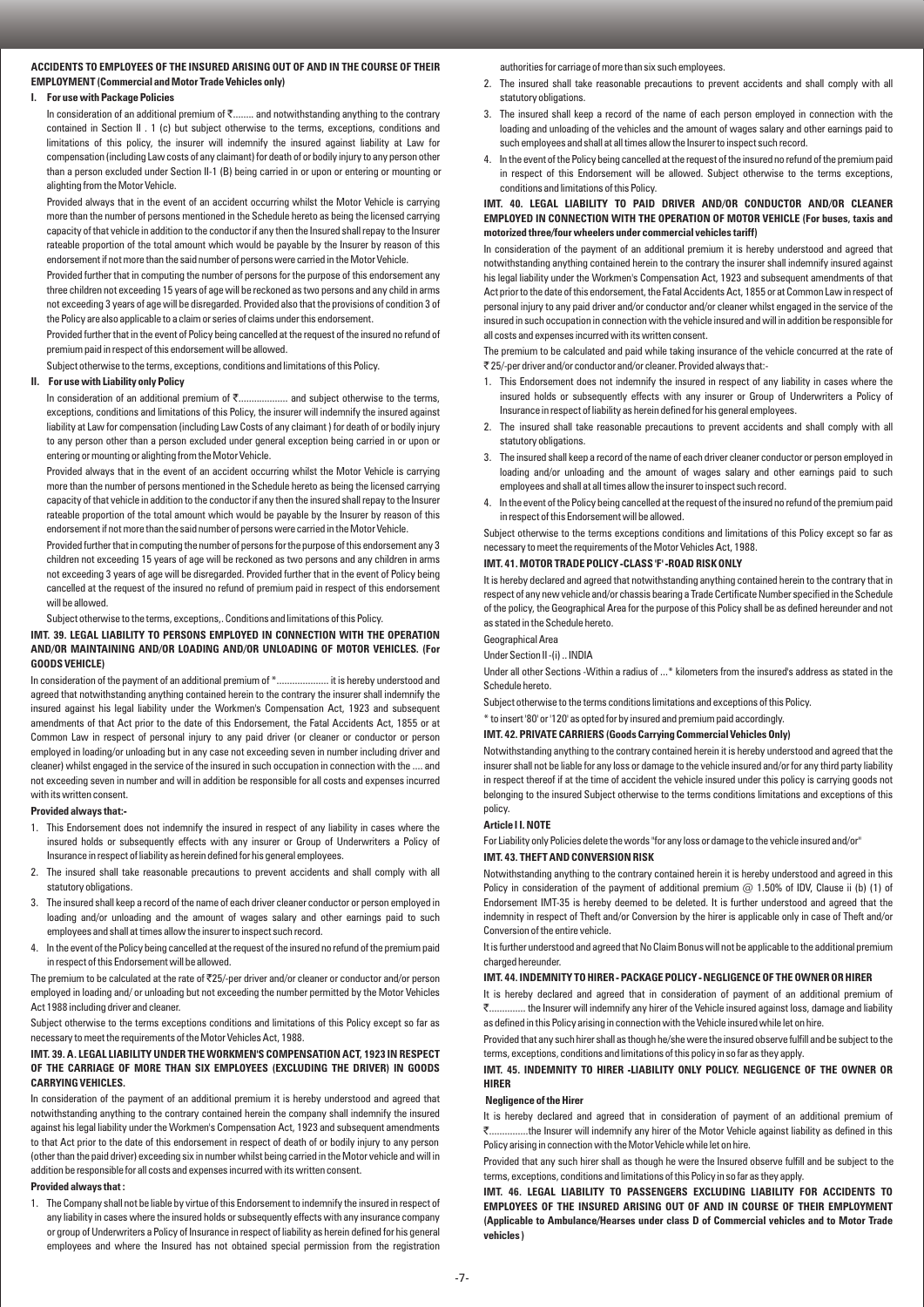In consideration of an additional premium of ₹................... and notwithstanding anything to the contrary contained in Section II-I(c) but subject otherwise to the terms exceptions conditions and limitations of this policy the insurer will indemnify the insured against liability at Law for compensation (including legal costs of any claimant) for death of or bodily injury to any person other than a person excluded under Section II .I ( B ) being carried in or upon or entering or mounting or alighting from the vehicle insured.

Provided always that in the event of an accident occurring whilst the vehicle insured is carrying more than the number of persons mentioned in the Schedule hereto as being the licensed carrying capacity of that vehicle in addition to the conductor if any then the insured shall repay to the insurer ratable proportion of the total amount which would be payable by the insurer by reason of this endorsement if not more than the said number of persons were carried in the vehicle insured.

Provided further that in computing the number of persons for the purpose of this endorsement any three children not exceeding 15 years of age will be reckoned as two persons and any child in arms not exceeding 3 years of age will be disregarded.

Provided also that the provisions of condition 3 of the policy are also applicable to a claim or series of claims under this endorsement.

Provided further that in the event of policy being cancelled at the request of the insured no refund of premium paid in respect of this endorsement will be allowed.

Subject otherwise to the terms exceptions conditions and limitations of this Policy.

(For use with .Liability Only. Policy)

In consideration of an additional premium of `.............. and subject otherwise to the terms exceptions conditions and limitations of this Policy the insurer will indemnify the insured against liability at law for compensation (including legal costs of any claimant) for death of or bodily injury to any person other than a person excluded under general exception being carried in or upon or entering or mounting or alighting from the vehicle insured.

Provided always that in the event of an accident occurring whilst the vehicle insured is carrying more than the number of persons mentioned in the Schedule hereto as being the licensed carrying capacity of that vehicle in addition to the conductor if any then the insured shall repay to the insurer ratable proportion of the total amount which would be payable by the insurer by reason of this endorsement if not more than the said number of persons were carried in the vehicle insured.

Provided further that in computing the number of persons for the purpose of this endorsement any 3 children not exceeding 15 years of age will be reckoned as two persons and any children in arms not exceeding 3 years of age will be disregarded. Provided further that in the event of Policy being cancelled at the request of the insured no refund of premium paid in respect of this endorsement will be allowed.

Subject otherwise to the terms exceptions conditions and limitations of this policy.

## **IMT. 47. MOBILE CRANES/DRILLING RIGS/ MOBILE PLANTS / EXCAVATORS / NAVVIES / SHOVELS / GRABS / RIPPERS.**

It is hereby declared and agreed notwithstanding anything to the contrary contained in this Policy that in respect of the vehicle insured \* the Insurer shall be under no liability

- 1. Under Section I of this Policy in respect of loss or damage resulting from overturning arising out of the operation as a tool of such vehicle or of plant forming part of such vehicle or attached thereto except for loss or damage arising directly from fire, explosion, self ignition or lightning or burglary housebreaking or theft.
- 2. Under Section II except so far as is necessary to meet the requirements of the Motor Vehicles Act, 1988, in respect of liability incurred by the insured arising out of the operation as a tool of such vehicle or of plant forming part of such vehicle or attached thereto.
- **N. B. :** Omit paragraph (a) for :-
- 1. Liability only Policies.
- 2. Package Policies where an additional premium has been paid for inclusion of damage by overturning.

#### **NOTE :**

\* Insert make, number or some other means of identification.

Where a premium reduction is allowed for exclusion of damage when in use as a tool of trade omit from paragraph (a) (the words resulting from overturning. and . except for loss .. or theft..

#### **IMT. 48. AGRICULTURAL AND FORESTRY VEHICLES AND OTHER MISCELLANEOUS VEHICLES WITH TRAILERS ATTACHED EXTENDED COVER**

It is hereby declared and agreed that in consideration of an additional premium of  $\bar{\tau}$ ...... indemnity provided by this Policy shall apply in respect of any trailer (including Agricultural Implements such as Ploughs, Harrows and the like) described in the under noted Schedule of trailers as though it were a vehicle described in the Schedule and had set against it in the Schedule the value set against it in the under noted Schedule of trailers.

Provided that the Insurer shall be under no liability under Section I of the Policy in respect of breakage of any part of the agricultural trailer or implements caused by ground obstructions.

#### **Schedule of Trailers**

\* Description Insured's Declared value (IDV)

\* Insert make, number or some other means of identification. Threshing Machines, Drums, Bailing Machines, Trusses and Tiers must be identified as such.

Subject otherwise to the terms, exceptions, conditions and limitations of this Policy. **NOTE :** In the case of Liability only Policies, the Endorsement must be suitably amended.

#### **IMT. 49. EXCLUSION OF LIABILITY TO THE PUBLIC WORKING RISK (Except as required by the Motor Vehicle Act, 1988)**

It is hereby declared and agreed that except so far as is necessary to meet the requirements of the Motor Vehicles Act, 1988,the Insurer shall be under no liability under Section II of this Policy in respect of liability incurred by the Insured arising out of the operation as a tool of the Motor Vehicle or of plant forming part of the Motor Vehicle or attached thereto.

## **IMT. 50. CINEMA FILM RECORDING AND PUBLICITY VANS**

It is hereby understood and agreed that not withstanding anything to the contrary contained in this Policy, the insurer shall be under no liability in respect of loss or damage to cinematic photographic or

sound equipment costumes or any other technical property fixtures and fittings on the Motor Vehicle, unless they are firmly and permanently fixed to the body of the vehicle and are not detachable from time to time.

#### **IMT. 51. MOBILE SHOPS /CANTEENS AND MOBILE SURGERIES/ DISPENSARIES**

It is hereby understood and agreed that notwithstanding anything to the contrary contained in this Policy the insurer shall be under no liability in respect of

- \*1. Loss of or damage to ......... \*\* on the motor vehicle.
- 2. Death of or bodily injury to or illness of any person caused by or through or in connection with or arising from
	- a. Poisoning of any kind or foreign or deleterious matter in food or drink
	- b. Anything harmful in the condition of any goods supplied at or from the motor vehicle or the defective condition of the container of such goods
	- c. Anything harmful in the condition of any goods supplied at or from the motor vehicle or defective in any treatment given at or from the motor vehicle

# **Notes:**

\* For Liability only Policies omit proviso (a)

- \*\* 1. In the case of 'Mobile Shops and Canteens' insert the words 'Utensils or stock-in-trade' and omit (iii)
	- 2. In the case of 'Mobile Surgeries/Dispensaries insert the words' Surgical instruments medical appliances or supplies..

#### **IMT. 52 . EXCLUSION OF DAMAGE WHILE IN USE AS A TOOL OF TRADE**

It is hereby declared and agreed that except so far as is necessary to meet the requirements of the Motor Vehicles Act, 1988 the insurer shall be under no liability under Section II of this Policy in respect of liability incurred by the insured arising out of the operation as a tool of the motor vehicle or of plant forming part of the vehicle insured or attached thereto.

#### **IMT. 53. SPECIFIED ATTACHMENTS (Special Type Vehicles)**

It is hereby declared and agreed that while any attachment in the under noted .Schedule of attachments. is attached to the Motor Vehicle or is detached and out of use the indemnity provided by this Policy shall apply in respect of any such attachment as though it were the Motor Vehicle and had set against it in the Schedule the value set against it in the under noted .Schedule of Attachments

# **Schedule of Attachments**

\* Description Insured's Declared Value (IDV)

\* Insert make, number or some other means of identification.

# **NOTE :**

In the case of pedestrian controlled tractors insert in .Description. in the Schedule of Attachments .any standard attachment of the ... Tractor supplied by the makers..

#### **IMT. 54. MOBILE PLANT**

Inclusion of Liability to the Public Working Risk Where Tool of Trade is used only for work performed in or upon the Vehicle or Trailer. It is hereby declared and agreed that except so far as is necessary to meet the requirements of the Motor Vehicles Act, 1988, the Insurer shall be under no liability under Section II of this Policy in respect of liability arising out of :-

- 1. The explosion of any vessel under pressure being part of plant attached to or forming part of the Motor Vehicle.
- 2. The operation other than in or upon the Motor Vehicle forming part of or attached to

## 3. The Motor Vehicle.

## **IMT. 55. MOBILE PLANT -INCLUSION OF LIABILITY TO THE PUBLIC WORKING RISK (All Other Cases)**

It is hereby understood and agreed that notwithstanding anything to the contrary contained in this Policy the insurer shall be under no liability under Section II in respect of

- 1. Death injury or damage caused by or resulting from
	- a. Subsidence flooding or water pollution.
	- b. Damage to pipes or cables arising out of the operation as a tool of the vehicle insured or of any plant forming part of vehicle insured or attached thereto.
- 2. Damage to property resulting from the manufacture construction alteration repair or treatment of such property by the insured.
- 3. Death injury or damage caused by or through property on which the insured has carried out any process of manufacture, construction alteration or repair or treatment.

It is further understood and agreed that except so far as is necessary to meet the requirements of the Motor Vehicles Act 1988, the insurer shall be under no liability under Section II of this Policy in respect of liability incurred by the insured arising out of the explosion of any vessel under pressure being part of plant attached to or forming part of the vehicle insured.

## **IMT. 56. TRAILERS (Road Transit Only)**

In consideration of the payment of an additional premium it is hereby understood and agreed that insurance by Section I and II of this Policy shall extend to the Motor Vehicle (mechanically propelled or otherwise) attached to the Motor Vehicle for the purpose of being towed Provided always that

- 1. The insurer shall not be liable under this Policy in respect of damage to property conveyed by the towed vehicle.
- 2. The insurer shall not be liable under this Policy in respect of accident loss damage and/or liability caused sustained or incurred whilst the vehicle insured is towing a greater number of vehicles than is permitted by law.

## **IMT. 57. MOTORISED TWO WHEELERS (Motor Trade Only)**

It is hereby declared and agreed that Item 5 in the Schedule to this Policy is deemed to have been deleted and the following substituted there for :

The Motor Vehicle : Any Motorised Two Wheeler (including sidecar attached thereto) the property of the insured or insured's custody or control whilst bearing Trade Certificate No...

It is further declared and agreed that the words .Motor Vehicle. Wherever they appear are deemed to have been deleted and substituted by the words Motorised Two Wheeler...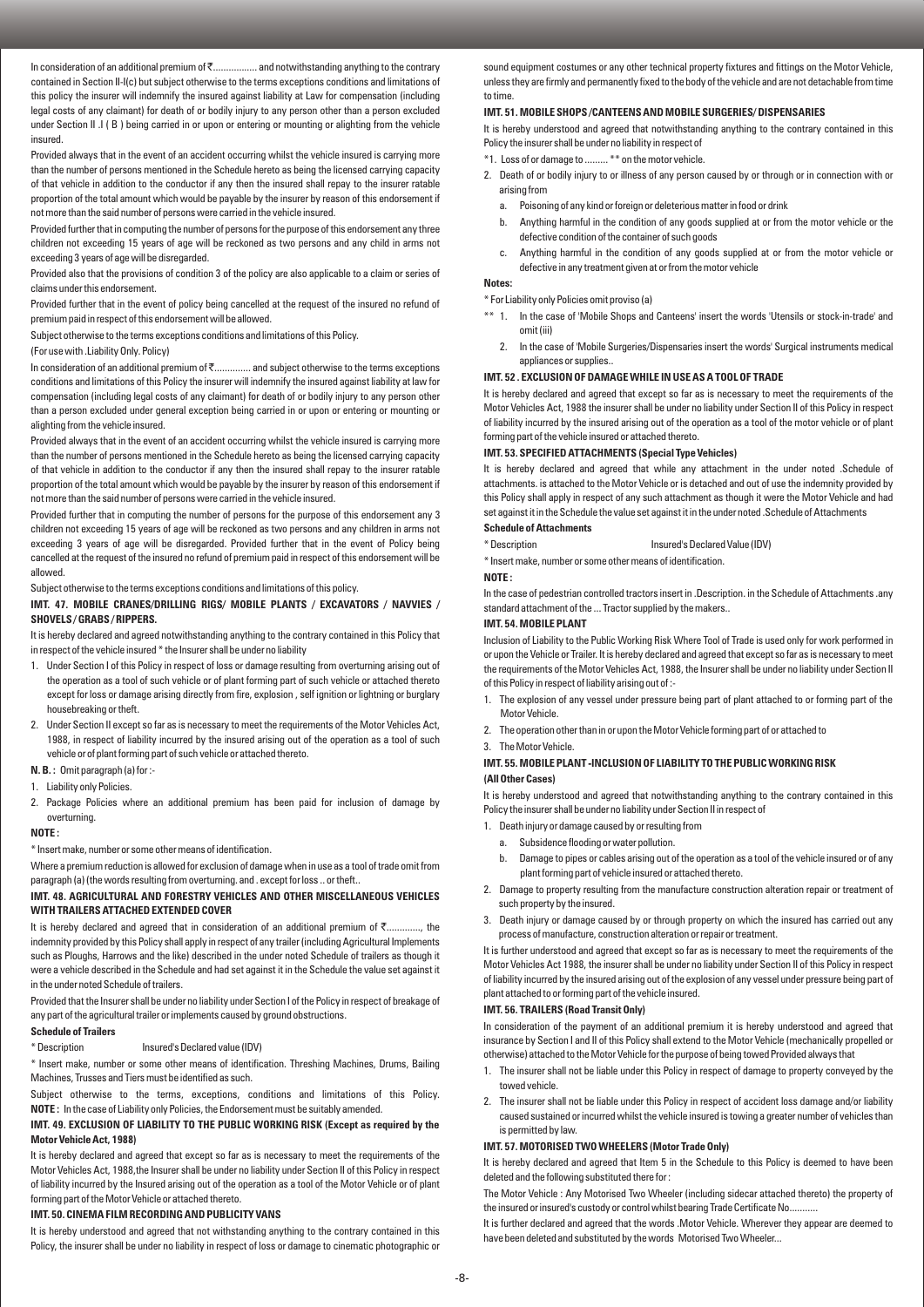Subject otherwise to the terms conditions limitations and exceptions of this Policy.

#### **IMT. 58. LOAN OR HIRE OF MOTOR CARS, MOTORISED TWO WHEELERS, MOTOR VEHICLES TO CUSTOMERS BY MOTOR DEALERS (Motor Trade Only)**

Notwithstanding anything to the contrary contained herein it is hereby understood and agreed that the Motor Car(s), Motorised Two wheelers, Motor Vehicle(s) described in the Schedule hereto may be let out on loan or hire to insured's customers when their vehicle(s) is/are under repair with the insured.

Provided that the insured agrees to record in a register for the purposes of this policy the date of loan or hire of such vehicle(s), its Make and Registered Number (or Chassis Number if the loaned/hired vehicle itself is not registered) and the duration of the loan or hire and to submit to the insurer within one month of the expiry of each period of insurance a statement of the total number of days each loaned/hired vehicle was in use.

Provided also that the premium for this Policy shall be subject to adjustment on expiry of each period of insurance.

Subject otherwise to the terms conditions limitations and exceptions of this Policy.

## **IMT. 59. PRIVATE USE OF VEHICLE BY MEMBER/DIRECTOR/EMPLOYEE OF THE INSURED (Motor Trade only)**

In consideration of the payment of an additional premium of  $\bar{\tau}$ ....... and notwithstanding anything contained herein to the contrary it is hereby understood and agreed that this Policy shall be operative whilst the vehicle insured is being used by the insured or with the permission of the insured by a Member Director or employee of the insured for social domestic or pleasure purposes.

Whilst the vehicle insured is being so used the insurer will in terms of and subject to the limitations of and for the purpose of Section II of this policy treat as though he were the insured person using the vehicle insured provided that such person :

- 1. Is not entitled to indemnity under any other policy;
- 2. Shall as though he/she were the insured observe fulfill and be subject to the terms provisions conditions and endorsements of this policy in so far as they apply;

3. has not been refused any Motor Vehicle Insurance or continuance thereof by any insurer.

Subject otherwise to the terms conditions limitations and exceptions of this Policy.

**IMT. 60. DEMONSTRATION -DRIVING EXTENSION** 

## **(Applicable to Motor Trade Policies Only)**

In consideration of the payment of an additional premium of  $\bar{\tau}$ ................... and notwithstanding anything to the contrary contained herein it is hereby understood and agreed that the policy shall be operative whilst the vehicles are being driven for the purpose of demonstration by person(s) not in the employment of the insured provided he/she/they is/are driving with the insured's permission and is/are accompanied by the insured or by any person(s) in the insured's employment.

Subject otherwise to the terms conditions limitations and exceptions of this Policy.

#### **IMT. 61. TUITION -DRIVING EXTENSION**

#### **(Applicable only to Motor Trade Policies issued on named driver basis.)**

In consideration of the payment of an additional premium of ₹...... and notwithstanding anything to the contrary it is hereby understood and agreed that the policy shall be operative whilst the vehicles insured are being used for purpose of demonstration or tuition by any other person, provided he/she is driving with the insured's permission and is accompanied by a named driver mentioned in the policy **Schedule** 

Subject otherwise to the terms conditions limitations and exceptions of this Policy.

## **IMT. 62. DELETION OF 50% LIMITATION CLAUSE IN RESPECT OF DAMAGE TO TYRES**

## **(Applicable to Motor Trade Road Transit Risks Policies only)**

In consideration of the payment of an additional premium of ₹.......... it is hereby understood and agreed that the words ...when the liability of the Insurer is limited to 50% of the cost of the replacement ..... are hereby deleted from proviso (b) of Section I(1) of the policy.

Subject otherwise to the terms conditions limitations and exceptions of the policy.

#### **IMT. 63. RESTRICTION OF COVER TO LIABILITY RISKS ONLY**

## **(Motor Trade Internal Risks Policy)**

It is hereby understood and agreed that

- 1. Section I and II(2)(i) and the word other in Section II (2)(ii) of this Policy in the Schedule to this Policy are deemed to be cancelled and
- 2. The Insurer shall not be liable in respect of damage to the Motor Vehicle or its accessories.

#### **IMT. 64. OPEN-AIR CAR PARKS (Motor Trade Internal Risks Only)**

In consideration of the payment of an additional premium, it is hereby understood and agreed that for the purpose of this Policy the Premises shall be deemed to include the car park at .............\* superficial area not exceeding ..........\*\* Subject otherwise to the terms conditions limitations and exceptions of this Policy.

- \* To insert location
- \*\* To insert appropriate area

## **IMT. 65. WORK AWAY FROM PREMISES (Motor Trade Internal Risks Only)**

In consideration of the payment of an additional premium it is hereby understood and agreed that the premises are deemed to include any place at which the insured is performing work not being premises under the control of the insured provided that the insurer shall not be liable in respect of injury or damage resulting from the driving of the vehicle insured in a public place in INDIA within the meaning of the Motor Vehicles Act, 1988.

Subject otherwise to the terms conditions limitations and exceptions of this Policy.

#### **Addons for Comprehensive Insurance Two wheeler 'B' Policy.**

#### **Garage Cash**

In consideration of the payment of an additional premium of  $\bar{\tau}$ ........................ by the Insured, it is hereby agreed and declared that notwithstanding anything to the contrary contained in the Policy, the Company hereby undertakes to:

a. Pay a daily allowance, as stated in the schedule, to the Insured for each and every completed day for which the Insured's vehicle is under repair in a garage, due to loss/damage to the vehicle on account of a peril covered under the Policy, subject to the maximum number of days as specified in the schedule

b. Pay the lump-sum amount as stated in the schedule, in the event of Total loss/ Constructive Total Loss of the Insured's vehicle

Provided always that:

- 1. Such claim is admitted by the Company under Section I "Loss or Damage to the Vehicles Insured" of the Policy
- The insured vehicle has been under repair for a minimum number of days, as stated in the schedule, post which the claim under this add-on will be payable from the day such vehicle was delivered to the garage
- 3. In case of theft of the vehicle, the vehicle is not recovered within 90 days from the day of the theft.
- 4. Not more than three claims will be payable under this add-on
- 5. Claim under this add-on is intimated to the Company within 24 hours of loss or damage
- 6. Claim under this add-on is serviced in the authorized garages of the Company
- 7. The duration for which the Insured's vehicle is under repair in a garage due to loss/damage to the vehicle, and for which the Company will be liable for claim in respect of this add-on will be reckoned from the day after the insured vehicle is delivered to the Garage till the day immediately preceding the date of discharge or date of invoice for such repair as prepared by the garage, whichever is earlier
	- i) The company will not be liable for any further payment under this add-on for the specific accidental loss or damage once the vehicle is removed from the garage
- 8. Company will not be liable for any delays on account of
	- i) Delay of more than 24 hours, in delivering insured vehicle to the garage from the time of occurrence of accidental damage or loss
	- ii) Non-availability of spare parts required for repair

Subject otherwise to the terms, conditions and limitations of the Policy.

#### **NCB Protect**

Notwithstanding anything to the contrary contained in the Policy and in consideration of the payment of an additional premium of  $\bar{z}$  ........................ by the Insured, it is hereby agreed and declared that the Insured will be entitled to No Claims Bonus as per the following Table 1, under Section I - "Loss or Damage to the Vehicles Insured" of the Policy.

#### **Table 1: Table of NCB Benefits**

**Plan 1 - One Step Down** 

|                                                   |          |          | <b>NCB Benefit in the event of XX claims</b><br>in the current policy period |          |
|---------------------------------------------------|----------|----------|------------------------------------------------------------------------------|----------|
| <b>Number of prior claim</b><br>free policy years | $XX = 0$ | $XX = 1$ | $XX = 2$                                                                     | $XX = 3$ |
| 0                                                 | 20%      | 0%       | 0%                                                                           | 0%       |
|                                                   | 25%      | 20%      | 0%                                                                           | 0%       |
| 2                                                 | 35%      | 25%      | 20%                                                                          | 0%       |
| 3                                                 | 45%      | 35%      | 25%                                                                          | 20%      |
| 4 and above                                       | 50%      | 45%      | 35%                                                                          | 25%      |

## **Plan 2- Two Step Down**

|                                                   |          | <b>NCB Benefit in the event of XX claims</b><br>in the current policy period |          |          |  |
|---------------------------------------------------|----------|------------------------------------------------------------------------------|----------|----------|--|
| <b>Number of prior claim</b><br>free policy years | $XX = 0$ | $XX = 1$                                                                     | $XX = 2$ | $XX = 3$ |  |
| 0                                                 | 20%      | 0%                                                                           | 0%       | 0%       |  |
|                                                   | 25%      | 0%                                                                           | 0%       | 0%       |  |
| 2                                                 | 35%      | 20%                                                                          | 0%       | 0%       |  |
| 3                                                 | 45%      | 25%                                                                          | 20%      | 0%       |  |
| 4 and above                                       | 50%      | 35%                                                                          | 25%      | 20%      |  |

Insured shall not be entitled to any No Claim Bonus, if more than three claims are lodged by the Insured during the same Policy Period under Section I - "Loss or Damage to the Vehicles Insured" of the Policy. Subject otherwise to the terms, exceptions, conditions and limitations of this Policy.

## **Return to Invoice**

In consideration of payment of an additional premium of  $\bar{\tau}$ .............................. by the Insured, it is hereby agreed and declared that notwithstanding anything to the contrary contained in the Policy, the Company hereby undertakes to pay the Sum Insured under this add-on, determined as the difference between the Insured's Declared Value (IDV) of the insured vehicle and the Purchase Invoice Price of the insured vehicle, as specified in the purchase invoice upon the occurrence of any Total Loss / Constructive Total Loss as defined in the Policy.

Provided always that

1) Purchase Invoice Price means the ex- showroom price of the insured vehicle and includes the value of factory or car dealer accessories that were fitted at the time of purchase but excludes any insurance premium. Purchase Invoice Price will also include any amounts paid towards registration of the insured Vehicle and road tax subject to a maximum 10% of ex-showroom price. In case a copy of the Purchase Invoice is not available, the Purchase Invoice Price of the vehiclewill be calculated as below:

Purchase Invoice Price  $=$  IDV/ (1-Depreciation% as defined below as per the age of the insured vehicle)